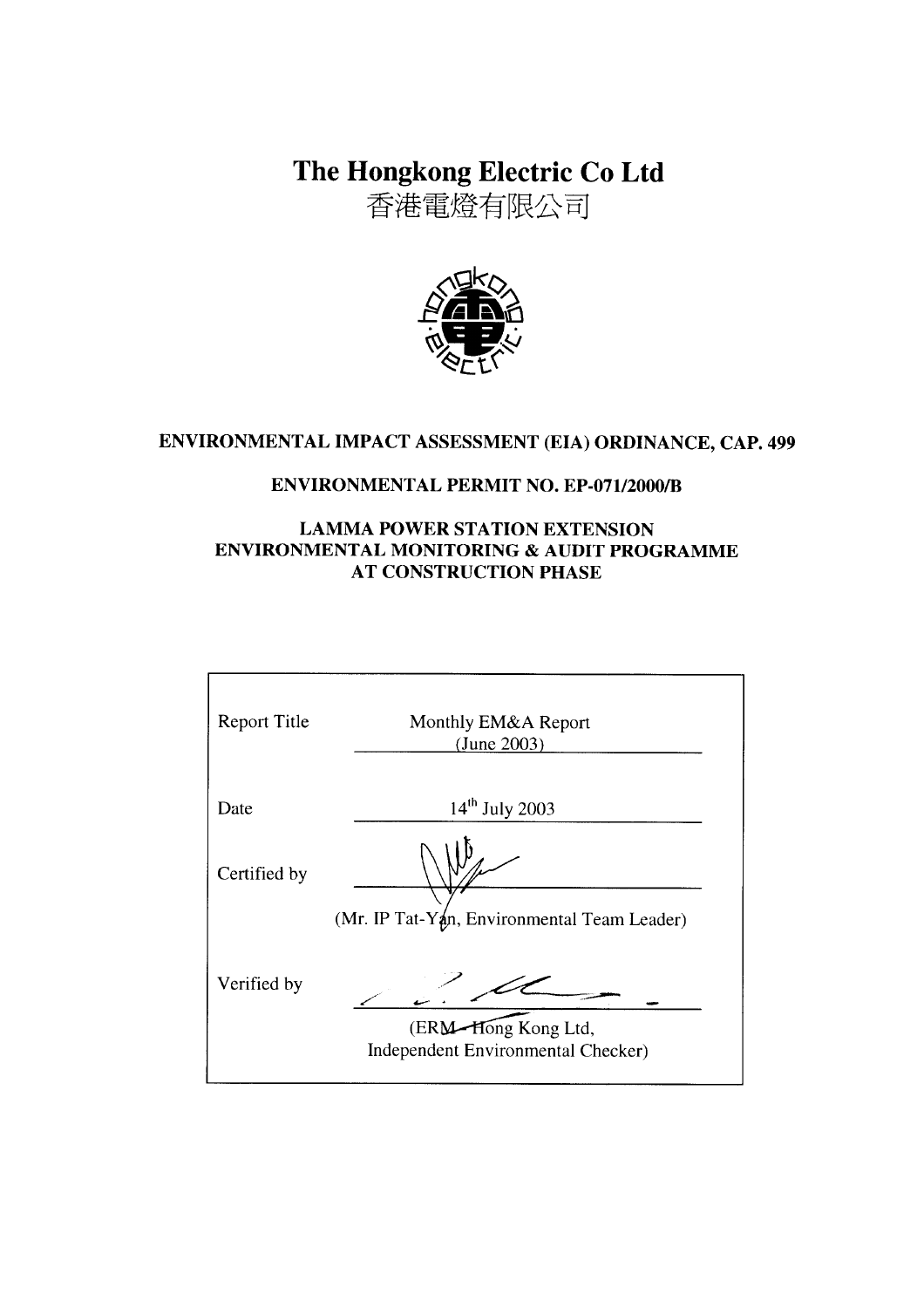# **TABLE OF CONTENT**

# **EXECUTIVE SUMMARY**

| 1.                                            |                                                                                                                                                                                                                                                                                                                                                                      |                                                       |
|-----------------------------------------------|----------------------------------------------------------------------------------------------------------------------------------------------------------------------------------------------------------------------------------------------------------------------------------------------------------------------------------------------------------------------|-------------------------------------------------------|
| 1.1<br>1.2<br>1.3<br>1.4                      | Background<br>Project Organisation<br>Construction Works undertaken during the Reporting Month<br>Summary of EM&A Requirements                                                                                                                                                                                                                                       | 1<br>$\mathbf{1}$<br>$\overline{c}$<br>$\overline{3}$ |
| 2.                                            |                                                                                                                                                                                                                                                                                                                                                                      | 6                                                     |
| 2.1<br>2.2<br>2.3<br>2.4<br>2.5<br>2.6        | <b>Monitoring Requirements</b><br><b>Monitoring Locations</b><br>Monitoring Equipment<br>Monitoring Parameters, Frequency and Duration<br>Monitoring Procedures and Calibration Details<br><b>Results and Observations</b>                                                                                                                                           | 6<br>6<br>6<br>$\sqrt{ }$<br>$\overline{7}$<br>8      |
| 3.                                            |                                                                                                                                                                                                                                                                                                                                                                      | 11                                                    |
| 3.1<br>3.2<br>3.3<br>3.4<br>3.5<br>3.6        | <b>Monitoring Requirements</b><br><b>Monitoring Locations</b><br>Monitoring Equipment<br>Monitoring Parameters, Frequency and Duration<br>Monitoring Procedures and Calibration Details<br><b>Results and Observations</b>                                                                                                                                           | 11<br>11<br>11<br>12<br>12<br>13                      |
| 4.                                            |                                                                                                                                                                                                                                                                                                                                                                      | .15                                                   |
| 4.1<br>4.2<br>4.3<br>4.4<br>4.5<br>4.6<br>4.7 | Review of Environmental Monitoring Procedures<br>Assessment of Environmental Monitoring Results<br>Site Environmental Audit<br>Status of Environmental Licensing and Permitting<br>Implementation Status of Environmental Mitigation Measures<br>Implementation Status of Event/Action Plans<br>Implementation Status of Environmental Complaint Handling Procedures | 15<br>15<br>16<br>16<br>17<br>17<br>18                |
| 5.                                            |                                                                                                                                                                                                                                                                                                                                                                      | .19                                                   |
| 5.1<br>5.2<br>5.3<br>5.4                      | <b>Status of Natural Gas supply</b><br>Key Issues for the Coming Month<br>Monitoring Schedules for the Next 3 Months<br>Construction Program for the Next 3 Months                                                                                                                                                                                                   | 19<br>19<br>19<br>20                                  |
| 6.                                            |                                                                                                                                                                                                                                                                                                                                                                      | 21                                                    |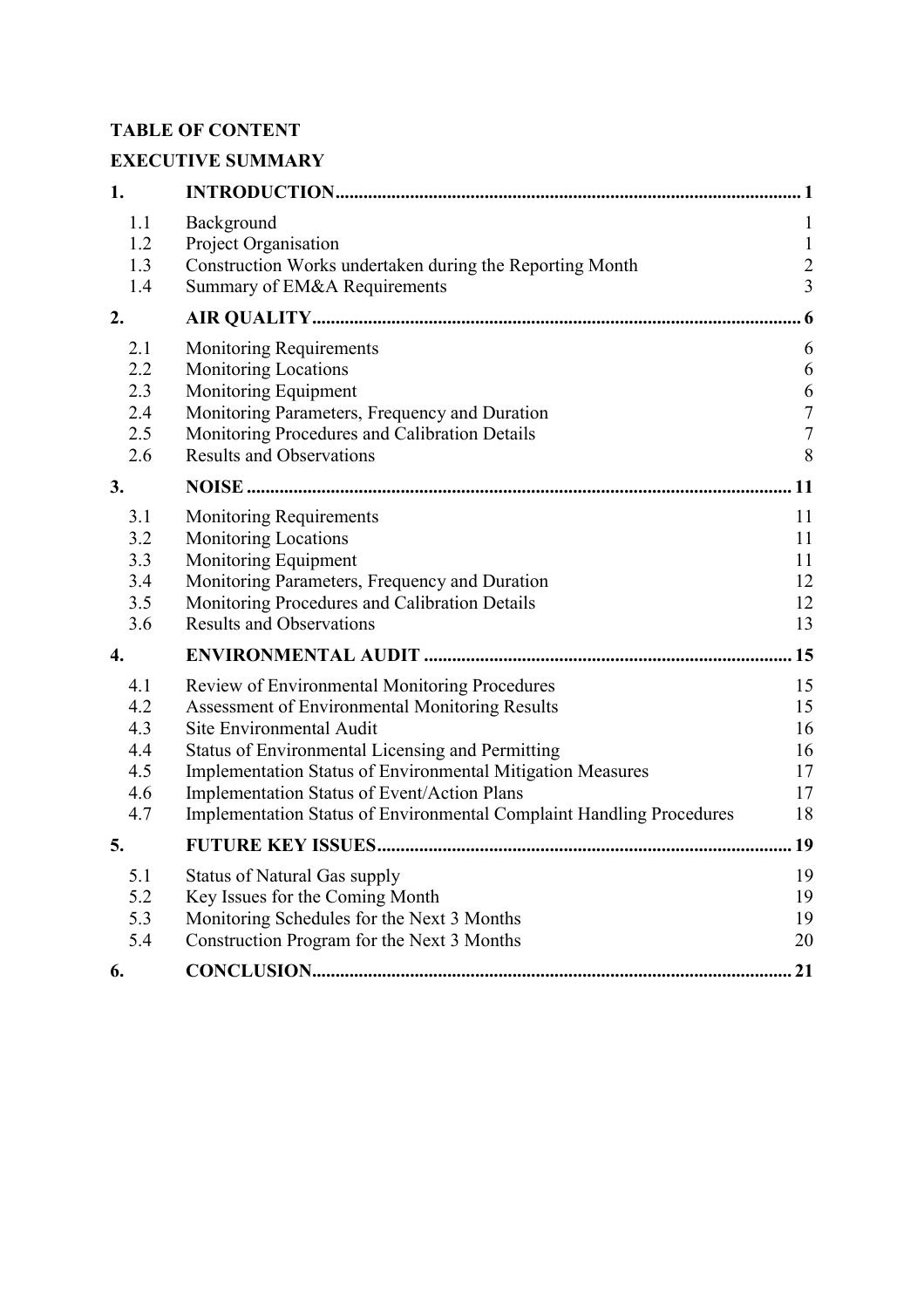### **LIST OF TABLES**

- Table 1.1 Construction Activities and Their Corresponding Environmental Mitigation Measures
- Table 2.1 Air Quality Monitoring Locations
- Table 2.2 Air Quality Monitoring Equipment
- Table 2.3 Air Quality Monitoring Parameter, Duration and Frequency
- Table 3.1 Noise Monitoring Locations
- Table 3.2 Noise Monitoring Equipment
- Table 3.3 Noise Monitoring Duration and Parameter
- Table 4.1 Summary of AL Level Exceedances on Monitoring Parameters
- Table 4.2 Estimated Amounts of Waste Generated in June 2003
- Table 4.3 Summary of Environmental Licensing and Permit Status
- Table 4.4 Environmental Complaints / Enquiries Received in June 2003
- Table 4.5 Outstanding Environmental Complaints / Enquiries Received Before

### **LIST OF FIGURES**

- Figure 1.1 Layout of Work Site
- Figure 1.2 Cable Route of Transmission System
- Figure 2.1 Location of Air Quality Monitoring Stations
- Figure 3.1 Location of Noise Monitoring Stations

### **APPENDICES**

- Appendix A Organization Chart
- Appendix B Action and Limit Levels for Air Quality and Noise
- Appendix C Environmental Monitoring Schedule
- Appendix D Air Quality Monitoring Results for June 2003
- Appendix E Noise Monitoring Results for June 2003
- Appendix F The QA/QC Procedures and Results
- Appendix G Event/Action Plans
- Appendix H Site Audit Summary
- Appendix I Summary of EMIS
- Appendix J Tentative Construction Programme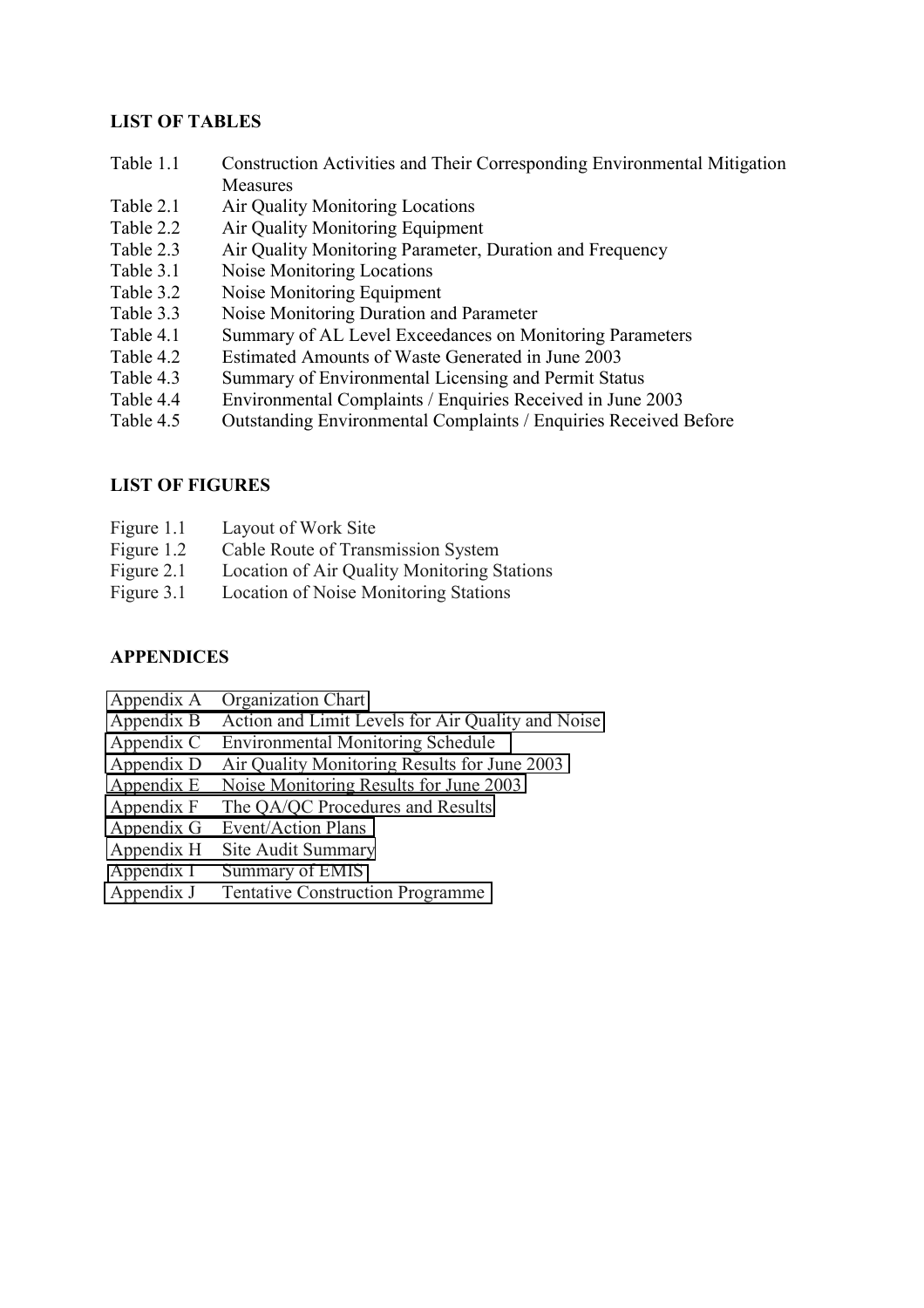### **EXECUTIVE SUMMARY**

This is the twenty-seventh monthly Environmental Monitoring and Audit (EM&A) report for the Project "Construction of Lamma Power Station Extension" prepared by the Environmental Team (ET). This report presents the results of impact monitoring on air quality and noise for the said project in June 2003.

After successful completion of post-project monitoring in September 2002, no further marine water quality monitoring for the reclamation works would be required. Besides, as there were no activities for the laying of the gas pipeline in the reporting month, no water quality impact monitoring at the relevant stations was carried out.

Air and noise monitoring were performed. The results were checked against the established Action/Limit (AL) levels. An on-site audit was conducted once per week. The implementation status of the environmental mitigation measures, Event/Action Plan and environmental complaint handling procedures were also checked.

#### **Construction Activities Undertaken**

Construction activities for Lamma Extension during the reporting month are tabulated as follows:

| Item           | <b>Construction Activities</b>                                                                                                                     |
|----------------|----------------------------------------------------------------------------------------------------------------------------------------------------|
| Site Formation | Rockfilling, seawall construction, superstructure for link bridges,<br>$ C.W $ intake $\&$ outfall construction and slurry ash piping and filling. |
|                | Transmission System   No construction activities.                                                                                                  |

#### **Environmental Monitoring Works**

Two (2) dust monitoring events were re-scheduled in the reporting month as shown in the following table:

| Monitoring work      | Monitoring   Original |            | Makeup     | Reasons                |
|----------------------|-----------------------|------------|------------|------------------------|
|                      | location              | Schedule   | Sampling   |                        |
| 1 hour TSP sampling  | AM1                   | 11/06/2003 | 12/06/2003 | Failure of TSP sampler |
| 24 hour TSP sampling | AM1                   | 23/06/2003 | 25/06/2003 | Failure of TSP sampler |

Apart from the above, all monitoring work at designated stations was performed as scheduled satisfactorily.

#### *Air Quality*

No exceedance of Action and Limit levels for air quality was recorded in the month.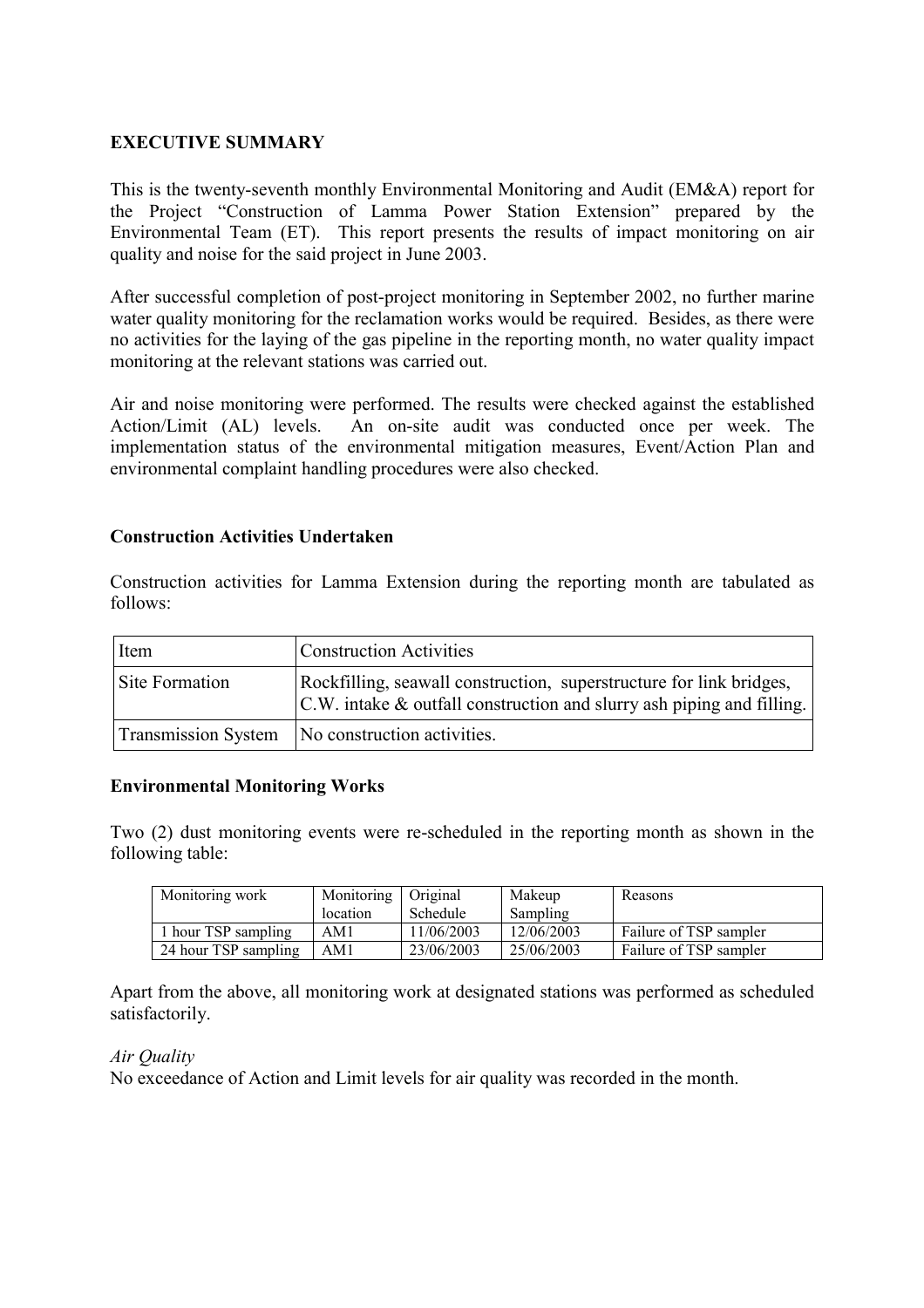#### *Noise*

The hoarding works for the construction of transmission system were completed on 11 May 2002. The civil works would tentatively commence in early 2004. As there was no construction work in this reporting month, manual noise measurements for the construction of transmission system was suspended.

Construction work for Lamma Extension was carried out during the restricted hours including evening-time, holidays and night-time under valid Construction Noise Permits. No exceedance of Action and Limit levels for noise arising from the construction of Lamma Extension was recorded in the month.

#### **Site Environmental Audit**

Site audits were carried out on a weekly basis to monitor environmental issues on the construction site. The site conditions were generally satisfactory. All required mitigation measures were implemented.

As the commencement of construction works of Transmission System had been deferred to early 2004, the weekly inspection for the site was suspended in the reporting month.

The foundation work for Unit L9 was completed in end May 2003. Hence, the weekly site inspection for Unit L9 piling foundation work has been stopped in June 2003.

| <b>Description</b>        | Permit No.    | <b>Valid Period</b> |                | <b>Issued To</b> | Date of                       |
|---------------------------|---------------|---------------------|----------------|------------------|-------------------------------|
|                           |               | <b>From</b>         | T <sub>0</sub> |                  | <i><u><b>Issuance</b></u></i> |
| Varied Environmental      | EP-071/2000/B | 13/07/01            |                | <b>HEC</b>       | 13/07/01                      |
| Permit                    |               |                     |                |                  |                               |
| <b>Construction Noise</b> | GW-UW0409-02  | 15/01/03            | 14/07/03       | Contractor       | 06/01/03                      |
| Permit                    |               |                     |                |                  |                               |
| <b>Construction Noise</b> | GW-UW0067-03  | 10/03/03            | 09/09/03       | Contractor       | 10/03/03                      |
| Permit                    |               |                     |                |                  |                               |

### **Environmental Licensing and Permitting**

### **Implementation Status of Environmental Mitigation Measures**

Environmental mitigation measures for the construction activities as recommended in the EM&A manual were implemented in the reporting month.

#### **Environmental Complaints**

No complaint against the construction activities was received in the reporting month.

### **Future Key Issues**

The future key issues to be considered in the coming month are as follows: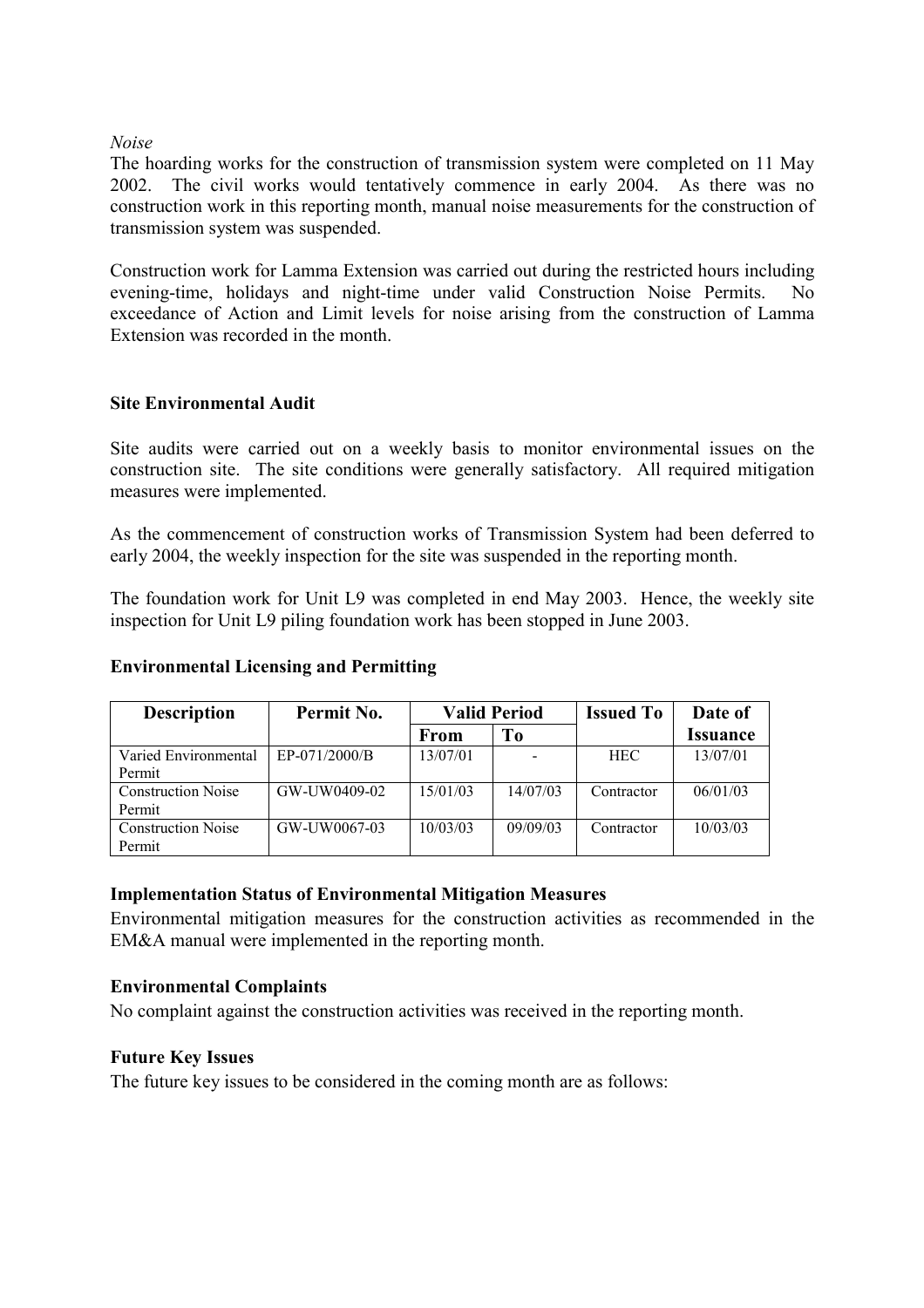### **Site Formation**

- to continue monitoring the noise level during construction and to ensure compliance with the CNP's already obtained;
- to continue the preventive measures for noise exceedance and keep monitoring/ reviewing the performance;
- to monitor and review the sufficiency of the dust suppression measures provided and increase the resources accordingly if necessary;

#### Transmission System

- to closely monitor the construction activities, if any, in order to avoid disturbance to the rare plants;
- to provide temporary fire fighting equipment for prevention of fire within the work sites;

### **Concluding Remarks**

The environmental performance of the project was generally satisfactory.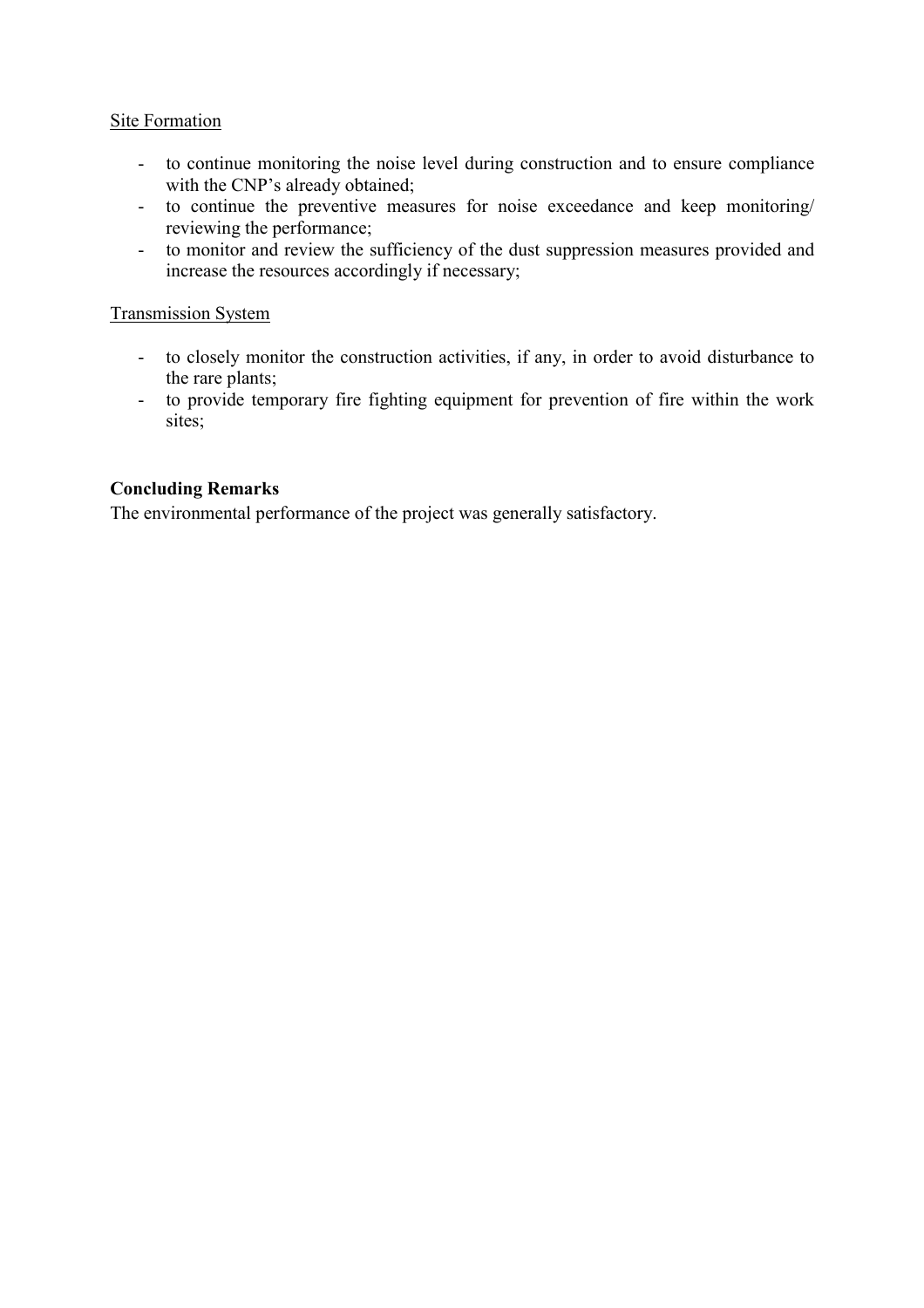# **1. INTRODUCTION**

### **1.1 Background**

The Environmental Team (hereinafter called the "ET") was formed within the Hongkong Electric Co. Ltd (HEC) to undertake Environmental Monitoring and Audit for "Construction of Lamma Power Station Extension" (hereinafter called the "Project"). Under the requirements of Section 6 of Environmental Permit EP-071/2000/B, an EM&A programme for impact environmental monitoring set out in the EM&A Manual (Construction Phase) is required to be implemented. In accordance with the EM&A Manual, environmental monitoring of air quality, noise and water quality and regular environmental audits are required for the Project. As the post-project marine water monitoring was successfully completed in September 2002, no further water quality monitoring for the reclamation works would be required.

The Project involves the construction of a gas-fired power station employing combined cycled gas turbine technology, forming an extension to the existing Lamma Power Station. The key elements of the Project including the construction activities associated with the transmission system and submarine gas pipeline are outlined as follows.

- dredging and reclamation to form approximately 22 hectares of usable area;
- construction of six 300MW class gas-fired combined cycle units;
- construction of a gas receiving station;
- construction of a new transmission system linking the Lamma Extension to load centres on Hong Kong Island;
- $\bullet$ laying of a gas pipeline for the supply of natural gas to the new power station

This report summarizes the environmental monitoring and audit work for the Project for the month of June 2003.

### **1.2 Project Organisation**

An Environmental Management Committee (EMC) has been set up in HEC to oversee the Project. The management structure includes the following:

- $\bullet$ Environmental Protection Department (The Authority);
- - Environmental Manager (The Chairman of the Environmental Management Committee);
- -Engineer;
- $\bullet$ Independent Environmental Checker (IEC);
- $\bullet$ Environmental Team (ET);
- -**Contractor**

The project organisation chart for the construction EM&A programme is shown in Appendix A.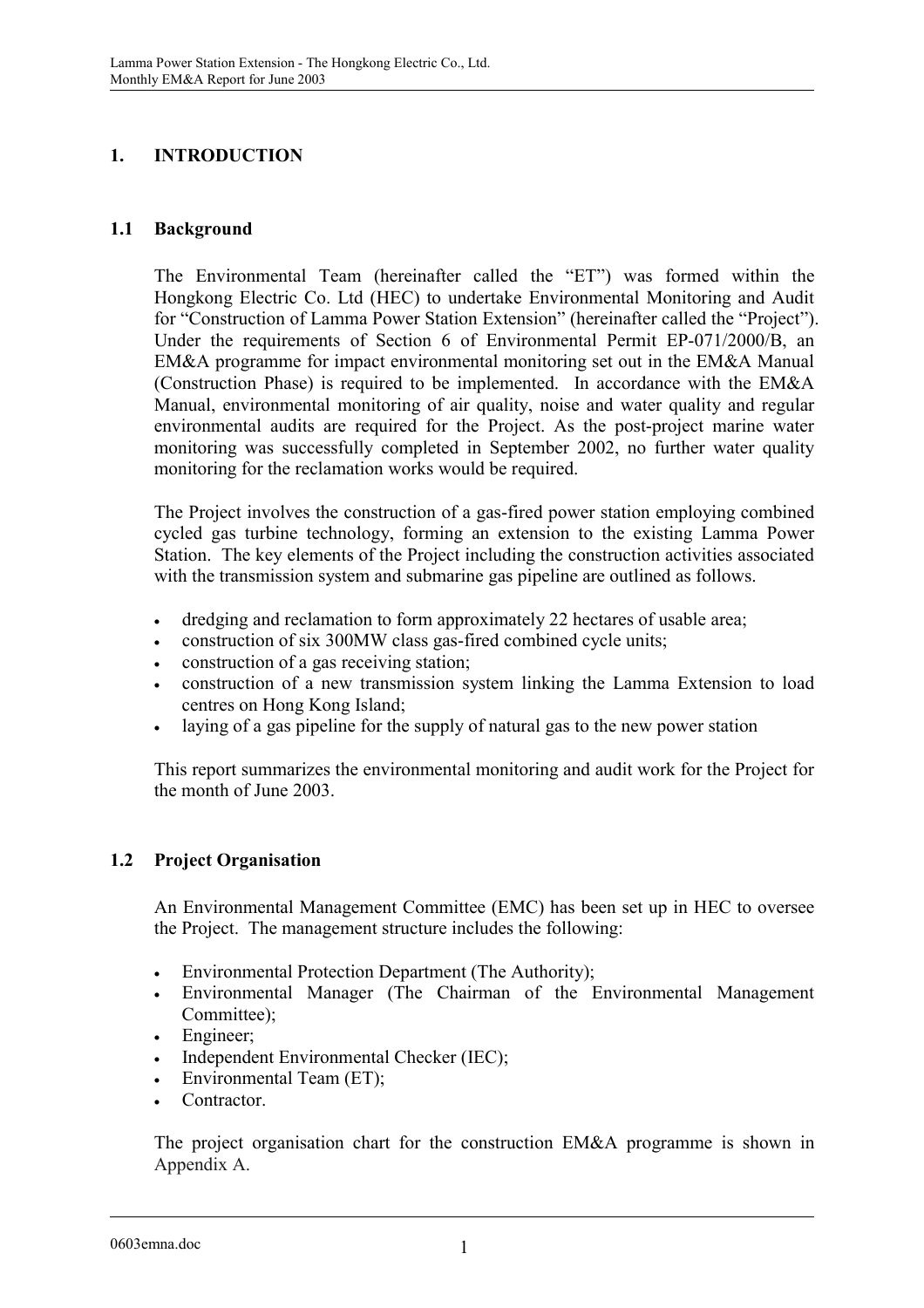# **1.3 Construction Works undertaken during the Reporting Month**

Construction activities undertaken during the reporting month for site formation were rockfilling, construction of seawall, superstructure for link bridge, C.W. intake & outfall construction and slurry ash piping and filling. The piling foundation work for Unit L9 was completed in end May 2003. There was no construction activity for Unit L9's associated transmission system. Layout plans for site formation and transmission system are shown in Figure 1.1 and Figure 1.2 respectively.

The main construction activities carried out during the reporting month and the corresponding environmental mitigation measures are summarized in Table 1.1. The implementation of major mitigation measures in the month is provided in Appendix I.

| Table 1.1 Construction Activities and Their Corresponding Environmental Mitigation |
|------------------------------------------------------------------------------------|
| <b>Measures</b>                                                                    |

| <b>Item</b>    | Construction<br><b>Activities</b>          | <b>Environmental Mitigation Measures</b>                                                                                                                                     |  |  |
|----------------|--------------------------------------------|------------------------------------------------------------------------------------------------------------------------------------------------------------------------------|--|--|
|                | <b>Site Formation</b>                      |                                                                                                                                                                              |  |  |
| 1              | Rockfilling $&$<br>Seawall<br>Construction | <b>Noise</b><br>General noise mitigation measures employed at<br>all work sites throughout the construction phase.                                                           |  |  |
|                |                                            | <b>Waste Management</b><br>Waste Management Plan submitted and<br>implemented.                                                                                               |  |  |
|                |                                            | <b>Marine Ecology</b><br>All construction related vessels approached the<br>site from the designated route/channel to avoid<br>possible disturbance to the finless porpoise. |  |  |
|                | Superstructure<br>for Link Bridge          | <b>Noise</b><br>General noise mitigation measures implemented<br>and silent type equipment deployed.                                                                         |  |  |
|                |                                            | Air<br>Dust suppression measures implemented.                                                                                                                                |  |  |
| $\overline{2}$ | $C.W.$ Intake $&$<br>Outfall               | <b>Noise</b><br>General noise mitigation measures implemented<br>and silent type equipment deployed.                                                                         |  |  |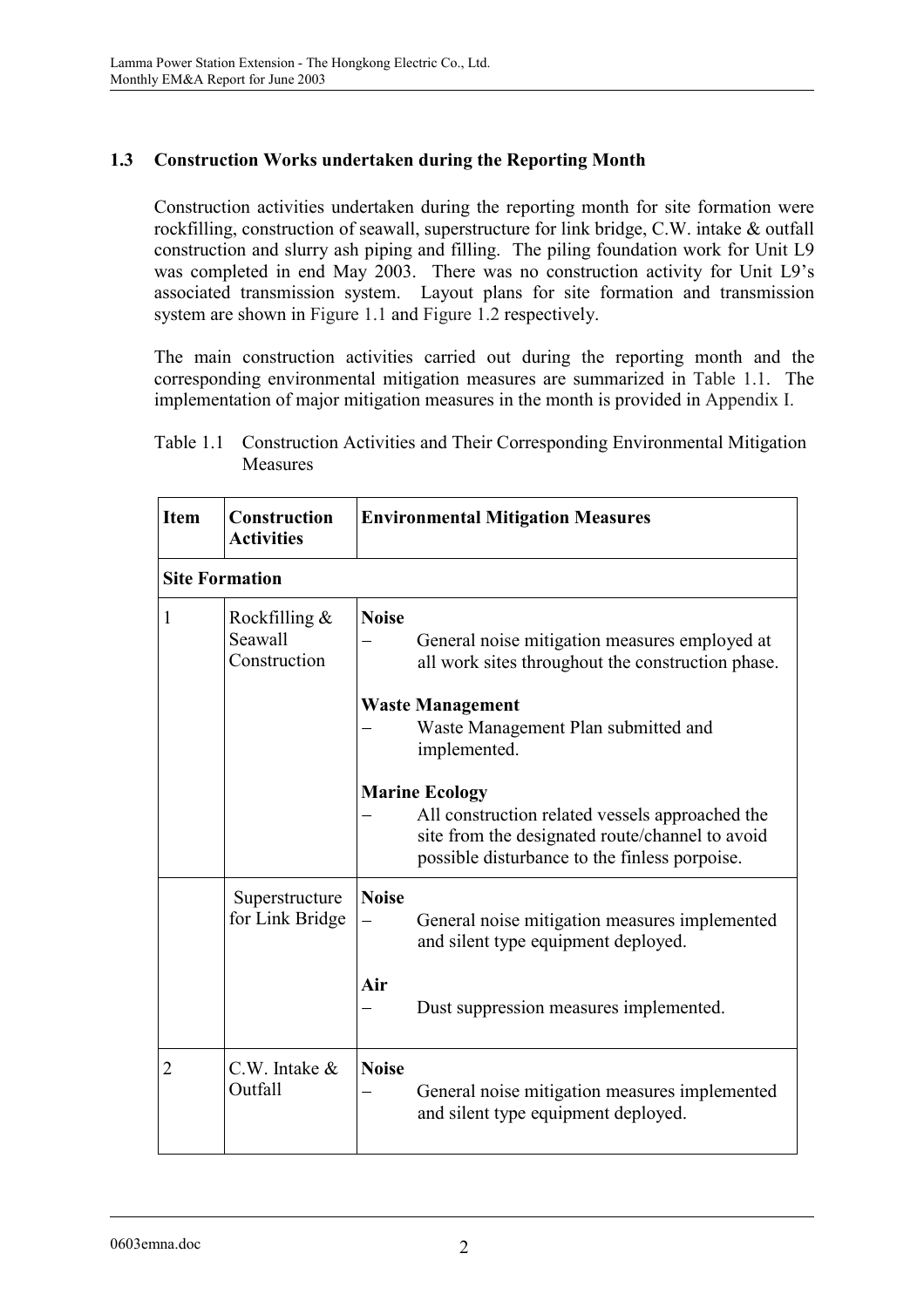| Slurry ash<br>piping and<br>filling        | <b>Noise</b><br>General noise mitigation measures implemented<br>and silent type equipment deployed.                                                                                                                      |  |  |  |
|--------------------------------------------|---------------------------------------------------------------------------------------------------------------------------------------------------------------------------------------------------------------------------|--|--|--|
| <b>Construction of Transmission System</b> |                                                                                                                                                                                                                           |  |  |  |
| activities                                 | No construction   Terrestrial Ecology<br>Special care and close monitoring to avoid<br>disturbances to the rare plant species.<br>Temporary fire fighting equipment provided<br>within the work area during construction. |  |  |  |

# **1.4 Summary of EM&A Requirements**

The EM&A program requires environmental monitoring for air, noise and water quality. As the post-project marine water monitoring was successfully completed in September 2002, no further water quality monitoring for the reclamation works would be required. The detailed EM&A monitoring work for air quality and noise are described in Sections 2 and 3 respectively. Regular environmental site audits for air quality, noise, water quality and waste management were carried out.

The following environmental audits are summarized in Section 4 of this report:

- $\bullet$ Environmental monitoring results;
- $\bullet$ Waste Management Records;
- $\bullet$ Weekly site audit results;
- $\bullet$ The status of environmental licensing and permits for the Project;
- - The implementation status of environmental protection and pollution control/ mitigation measures.

Future key issues will be reported in Section 5 of this report.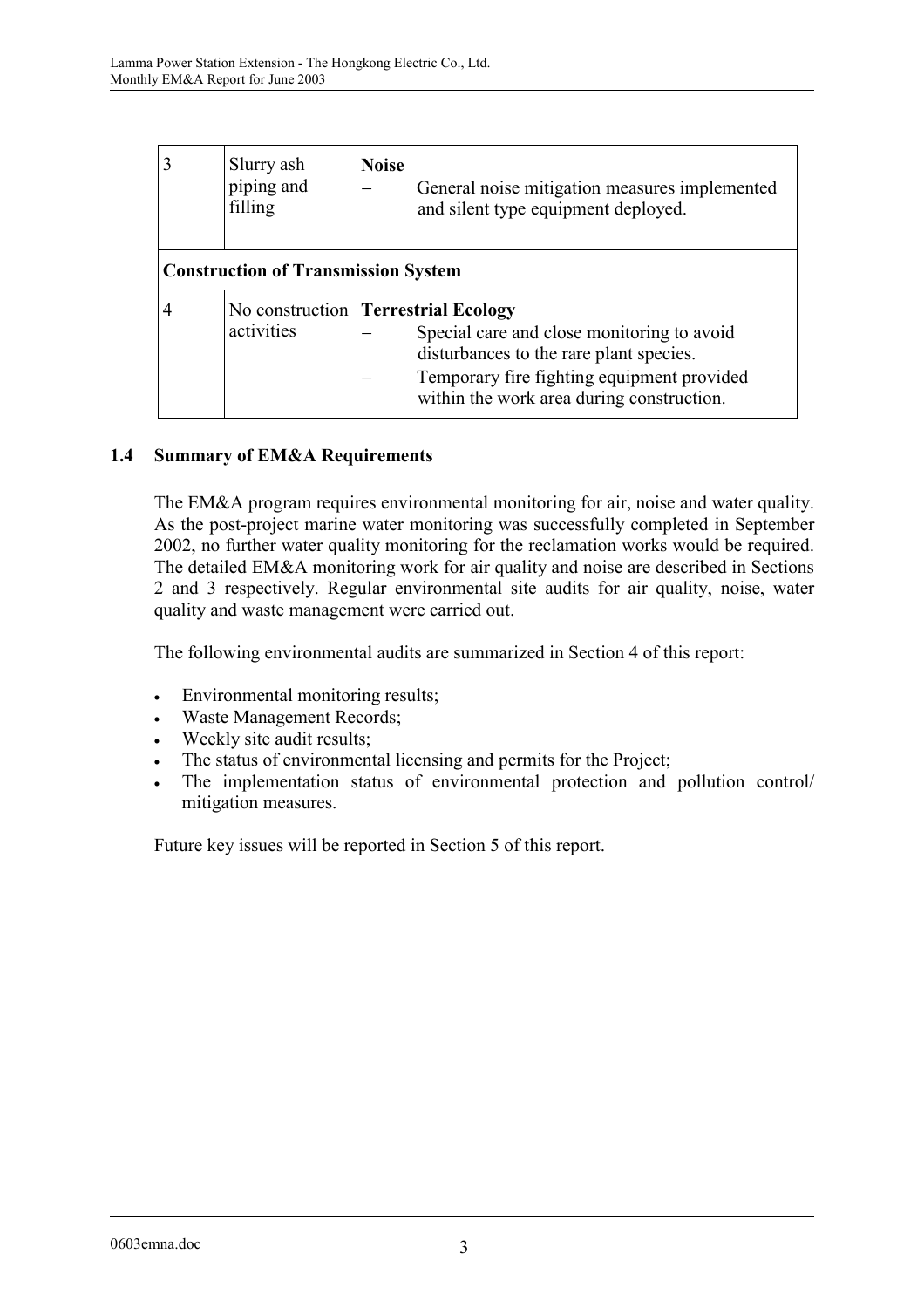

Figure 1.1 Layout of Work Site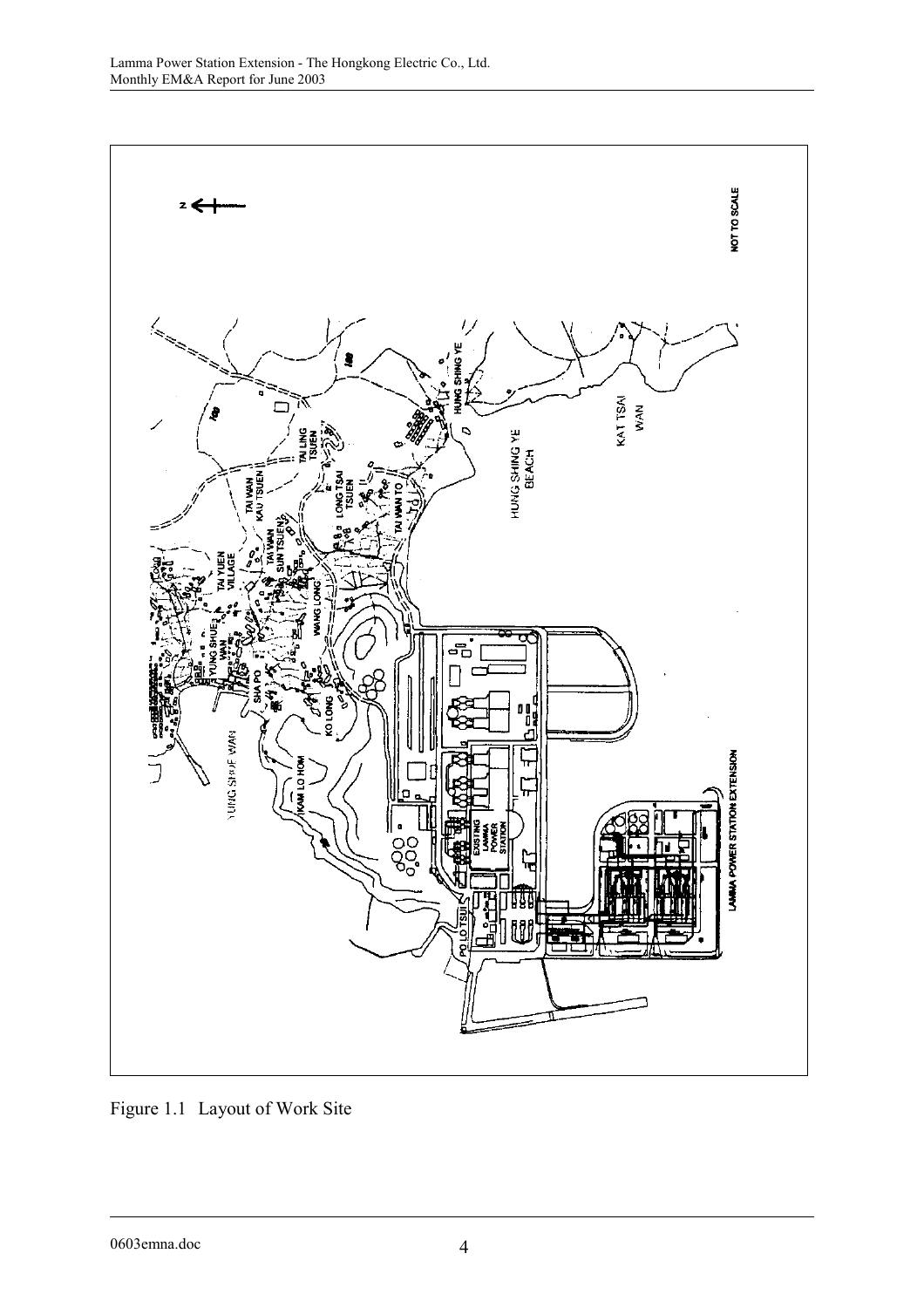

Figure 1.2 Cable Route of Transmission System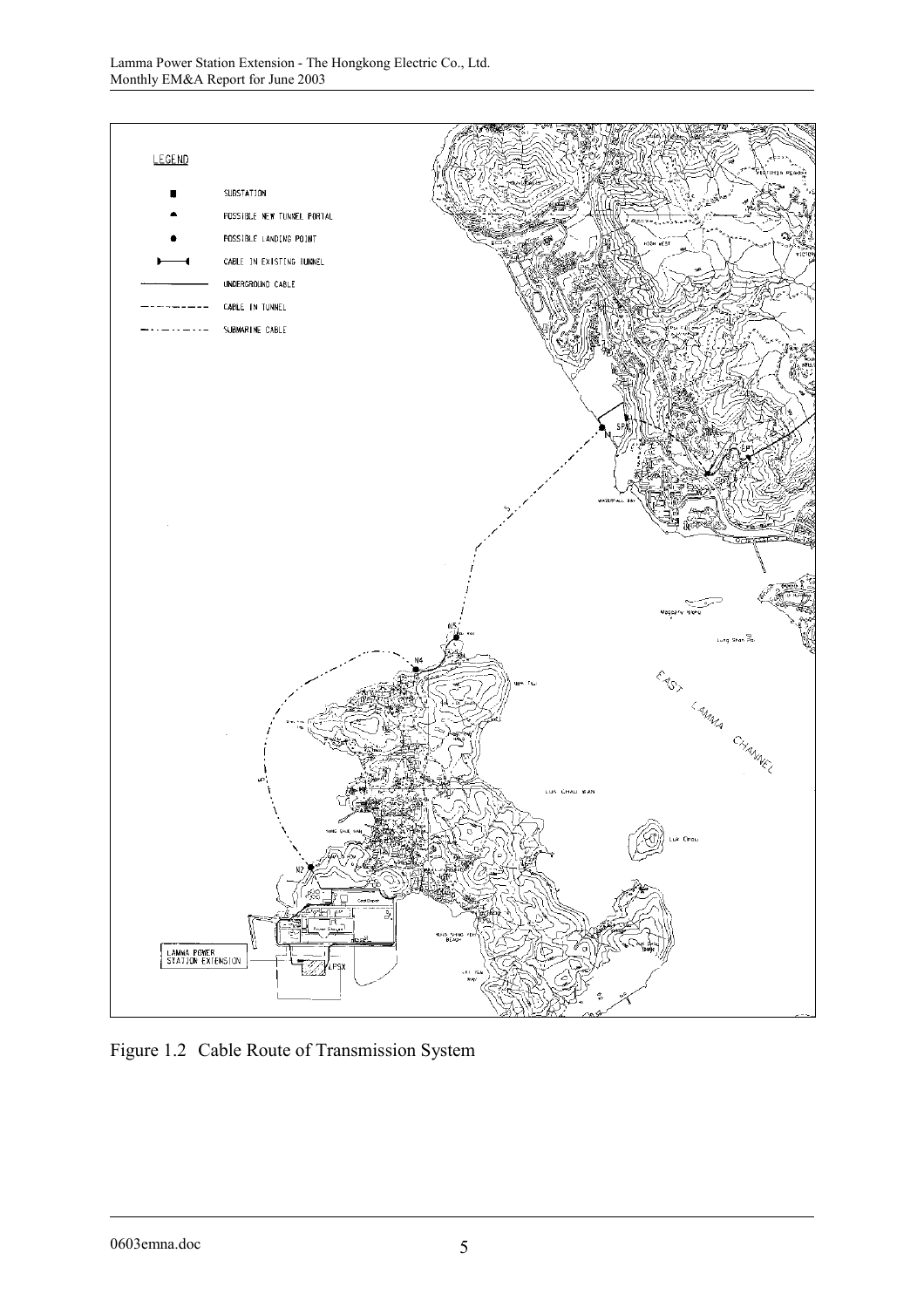# **2. AIR QUALITY**

### **2.1 Monitoring Requirements**

1-hour and 24-hour TSP monitoring at agreed frequencies were conducted to monitor air quality. The impact monitoring data were checked against the Action/Limit Levels as determined in the Baseline Monitoring Report (Construction Phase). Appendix B shows the established Action/Limit Levels for Air Quality.

### **2.2 Monitoring Locations**

Three dust monitoring locations were selected for 1-hour TSP sampling (AM1, AM2 & AM3) while four monitoring locations were selected for 24-hour TSP sampling (AM1, AM2, AM3 and AM4). Table 2.1 tabulates the monitoring stations. The locations of the monitoring stations are shown in Figure 2.1.

| <b>Location I.D.</b> | <b>Description</b> |
|----------------------|--------------------|
| AM1                  | Reservoir          |
| AM2                  | East Gate          |
| AM3                  | Ash Lagoon         |
| AM4                  | Tai Yuen Village   |

Table 2.1 Air Quality Monitoring Locations

# **2.3 Monitoring Equipment**

Continuous 24-hour TSP air quality monitoring was performed using the GS2310 High Volume Air Samplers (HVAS), Partisol Model 2000 Sampler and the MINIVOL Portable Sampler at AM1&2, AM3 and AM4 respectively. TEOM Model 1400a continuous dust monitors were used to carry out 1-hour TSP monitoring at AM1, AM2 and AM3. Table 2.2 summarises the equipment used in dust monitoring.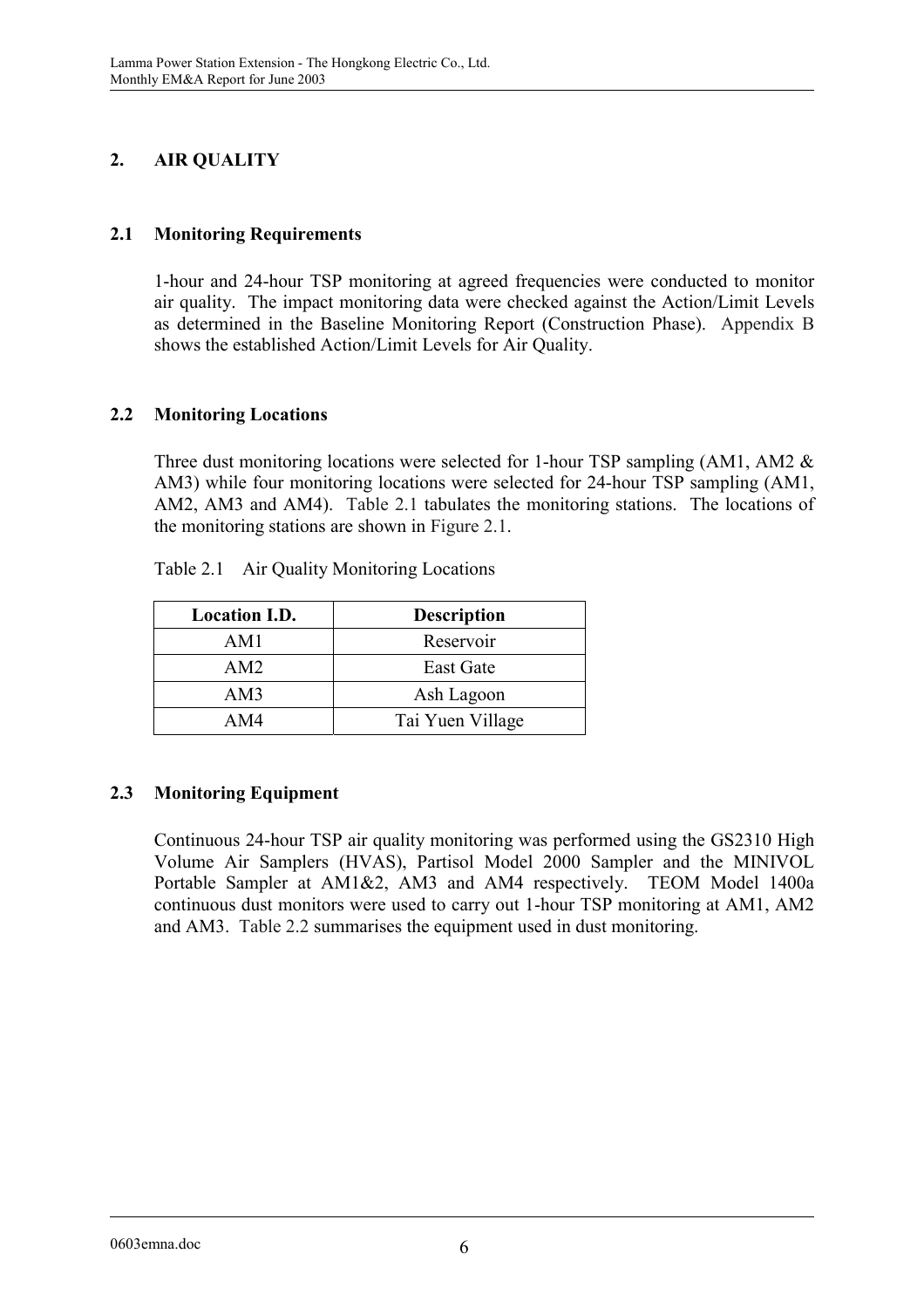| Equipment                        | <b>Model and Make</b>     |
|----------------------------------|---------------------------|
| 24-hour sampling:                |                           |
| <b>HVAS</b> Sampler              | Model GS2310              |
|                                  | Anderson Instruments Inc. |
| Partisol Air Sampler             | Partisol Model 2000       |
|                                  | Rupprecht & Patashnick    |
| <b>MINIVOL Portable Sampler</b>  | <b>AIRMETRICS</b>         |
| <i>l</i> -hour sampling:         |                           |
| <b>Continuous TSP Dust Meter</b> | TEOM Model 1400a          |
|                                  | Rupprecht & Patashnick    |

| Table 2.2 Air Quality Monitoring Equipment |  |
|--------------------------------------------|--|
|--------------------------------------------|--|

### **2.4 Monitoring Parameters, Frequency and Duration**

Table 2.3 summarises the monitoring parameters, duration and frequency of air quality monitoring. The monitoring schedule for the reporting month is shown in Appendix C.

| Monitoring<br><b>Stations</b> | <b>Parameter</b> | <b>Duration</b> | <b>Frequency</b>              |
|-------------------------------|------------------|-----------------|-------------------------------|
| AM1                           | 1-hour TSP       |                 | 3 hourly samples every 6 days |
|                               | 24-hour TSP      | 24              | Once every 6 days             |
| AM <sub>2</sub>               | 1-hour TSP       |                 | 3 hourly samples every 6 days |
|                               | 24-hour TSP      | 24              | Once every 6 days             |
| AM3                           | 1-hour TSP       |                 | 3 hourly samples every 6 days |
|                               | 24-hour TSP      | 24              | Once every 6 days             |
| AM4                           | 24-hour TSP      | 24              | Once every 6 days             |

Table 2.3 Air Quality Monitoring Parameter, Duration and Frequency

### **2.5 Monitoring Procedures and Calibration Details**

24- hour TSP Monitor:

### *Preparation of Filter Papers*

- $\bullet$  Visual inspection of filter papers was carried out to ensure that there were no pinholes, tears and creases;
- $\bullet$ The filter papers were then labelled before sampling.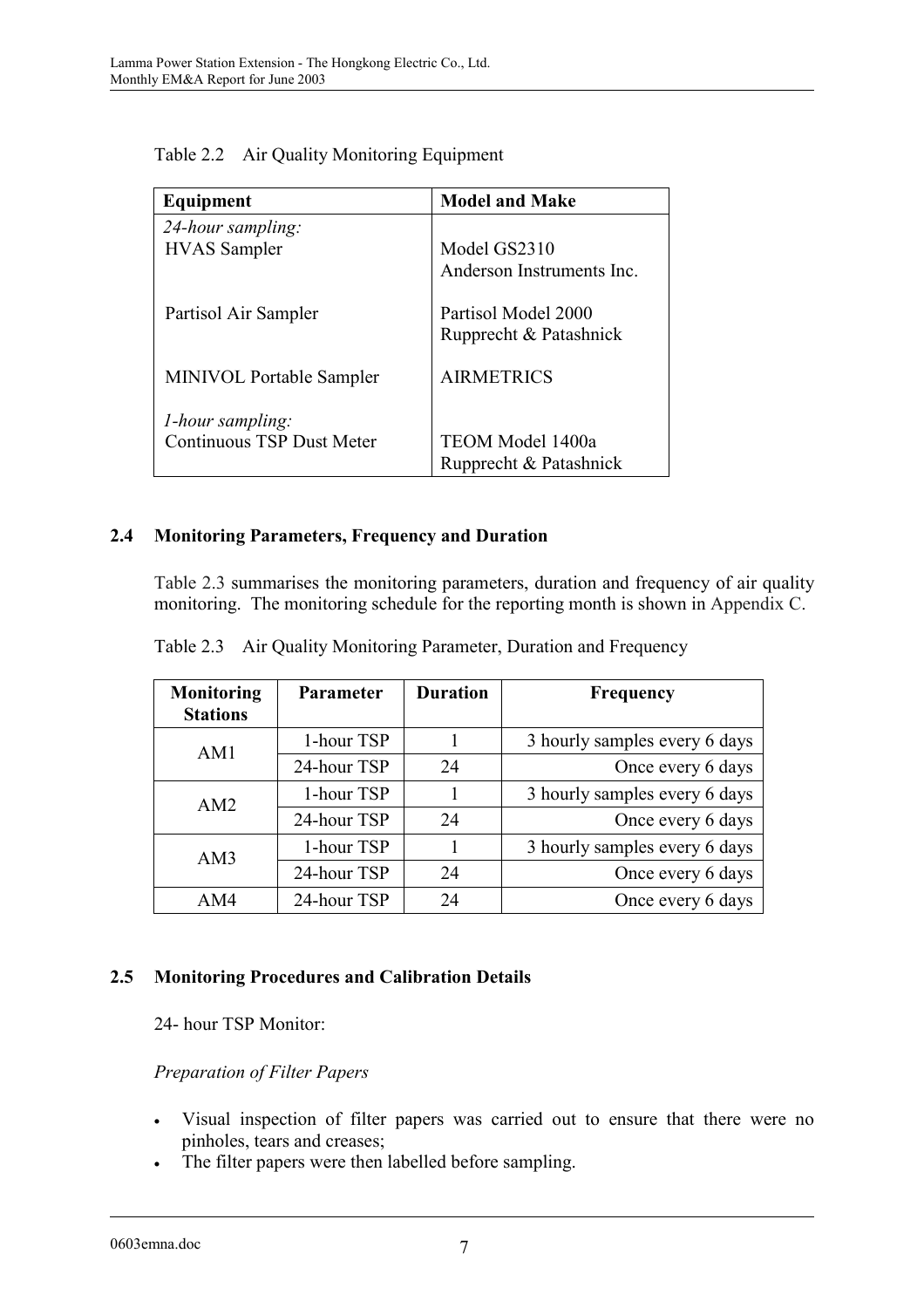$\bullet$ The filter papers were equilibrated at room temperature and relative humidity  $\leq 50\%$ for at least 24 hours before weighing.

### *Field Monitoring*

- $\bullet$  During collection of the sampled filter paper, the information on the elapse timer was logged. Site observations around the monitoring stations, which might have affected the monitoring results, were also recorded. Major pollution sources, if any, would be identified and reported. The flow record chart for the previous sampling was checked to see if there was any abnormality.
- $\bullet$  The post-sampling filter papers were removed carefully from the filter holder and folded to avoid loss of fibres or dust particles from the filter papers;
- -The filter holder and its surrounding were cleaned;
- - A pre-weighed blank filter paper for the next sampling was put in place and aligned carefully. The filter holder was then tightened firmly to avoid leakage;
- $\bullet$ A new flow record chart was loaded into the flow recorder;
- $\bullet$ The programmable timer was set for the next 24 hrs sampling period,  $\pm$  1/2 hr;
- $\bullet$  The post-sampling filter papers were equilibrated at room temperature and relative humidity < 50% for at least 24 hours before weighing.

1- hour TSP Monitor:

- $\bullet$  The following parameters of the TEOM model dust meters are regularly checked to ensure proper functionality:
	- o Mass concentration;
	- o Total mass;
	- o Frequency of the tapered element;
	- o Electrical noise;
	- o Main flow;
	- o Auxiliary flow.

#### *Maintenance & Calibration*

- $\bullet$  The monitoring equipment and their accessories are maintained in good working conditions.
- $\ddot{\phantom{0}}$  Monitoring equipment is calibrated at monthly intervals. Calibration details are shown in Appendix F.

### **2.6 Results and Observations**

Two (2) dust monitoring events were re-scheduled in the reporting month as shown in the following table:

| Monitoring work      | Monitoring   Original |            | Makeup     | Reasons                |
|----------------------|-----------------------|------------|------------|------------------------|
|                      | location              | Schedule   | Sampling   |                        |
| 1 hour TSP sampling  | AM1                   | 11/06/2003 | 12/06/2003 | Failure of TSP sampler |
| 24 hour TSP sampling | AM1                   | 23/06/2003 | 25/06/2003 | Failure of TSP sampler |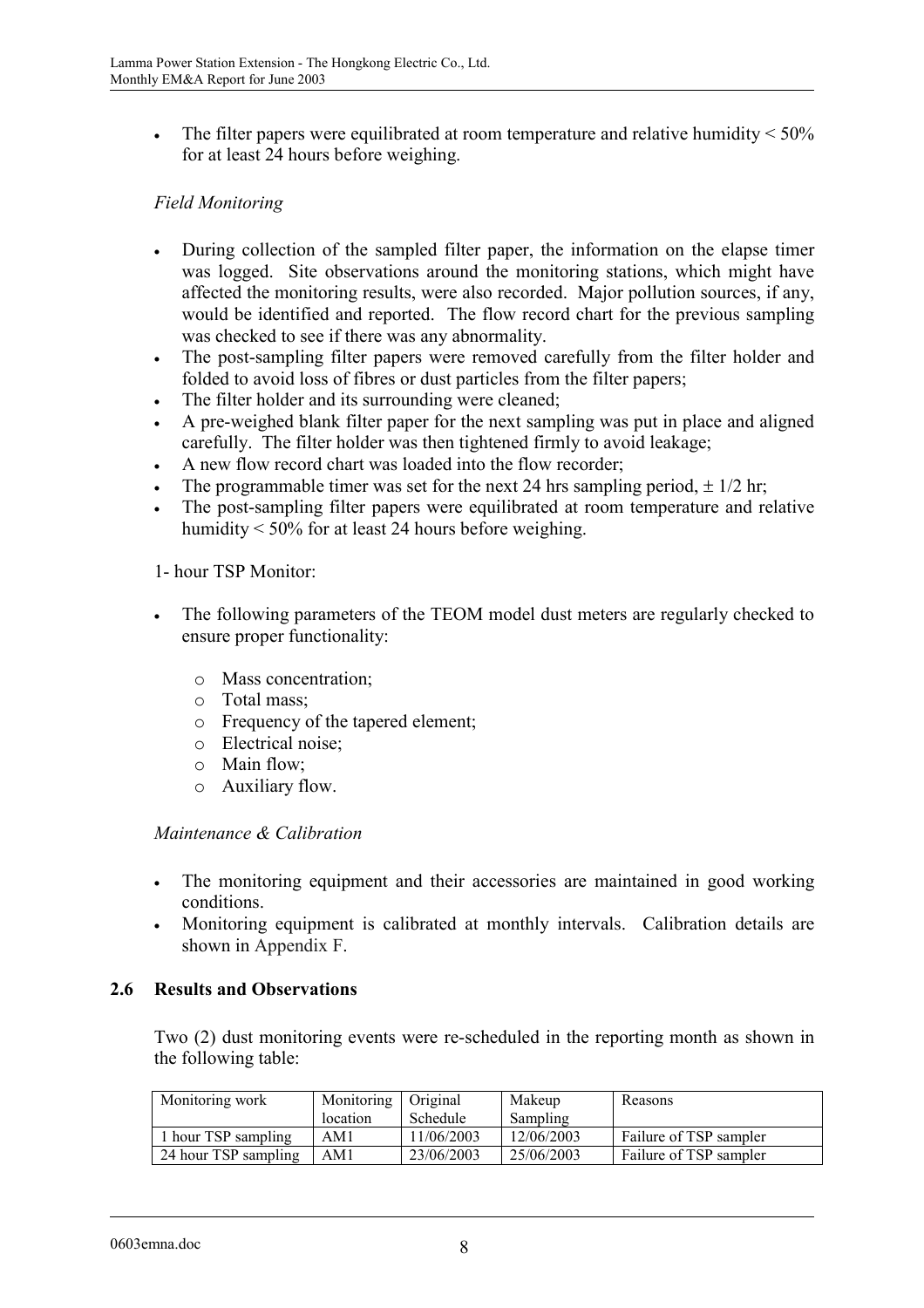Apart from the above incidents, all dust monitoring works were conducted on schedule. All monitoring data and graphical presentation of the monitoring results are provided in Appendix D. Key findings and observations are provided below:

### *1-hour TSP*

No exceedance of 1-hour TSP Action/Limit Level was recorded in the month.

*24-hour TSP* 

No exceedance of 24-hour TSP Action/Limit Level was recorded in the month.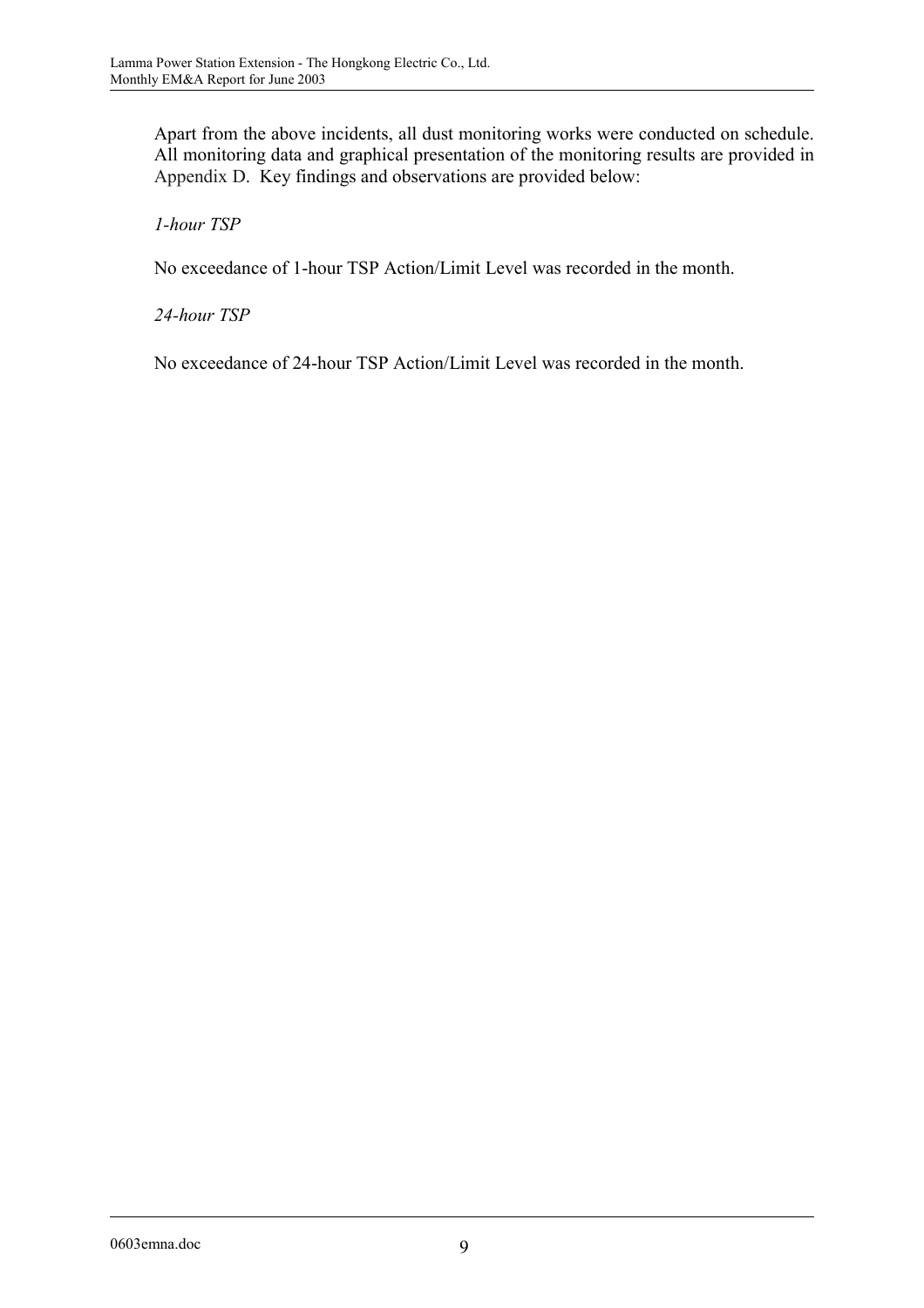

Figure 2.1 Location of Air Quality Monitoring Stations

0603emna.doc 10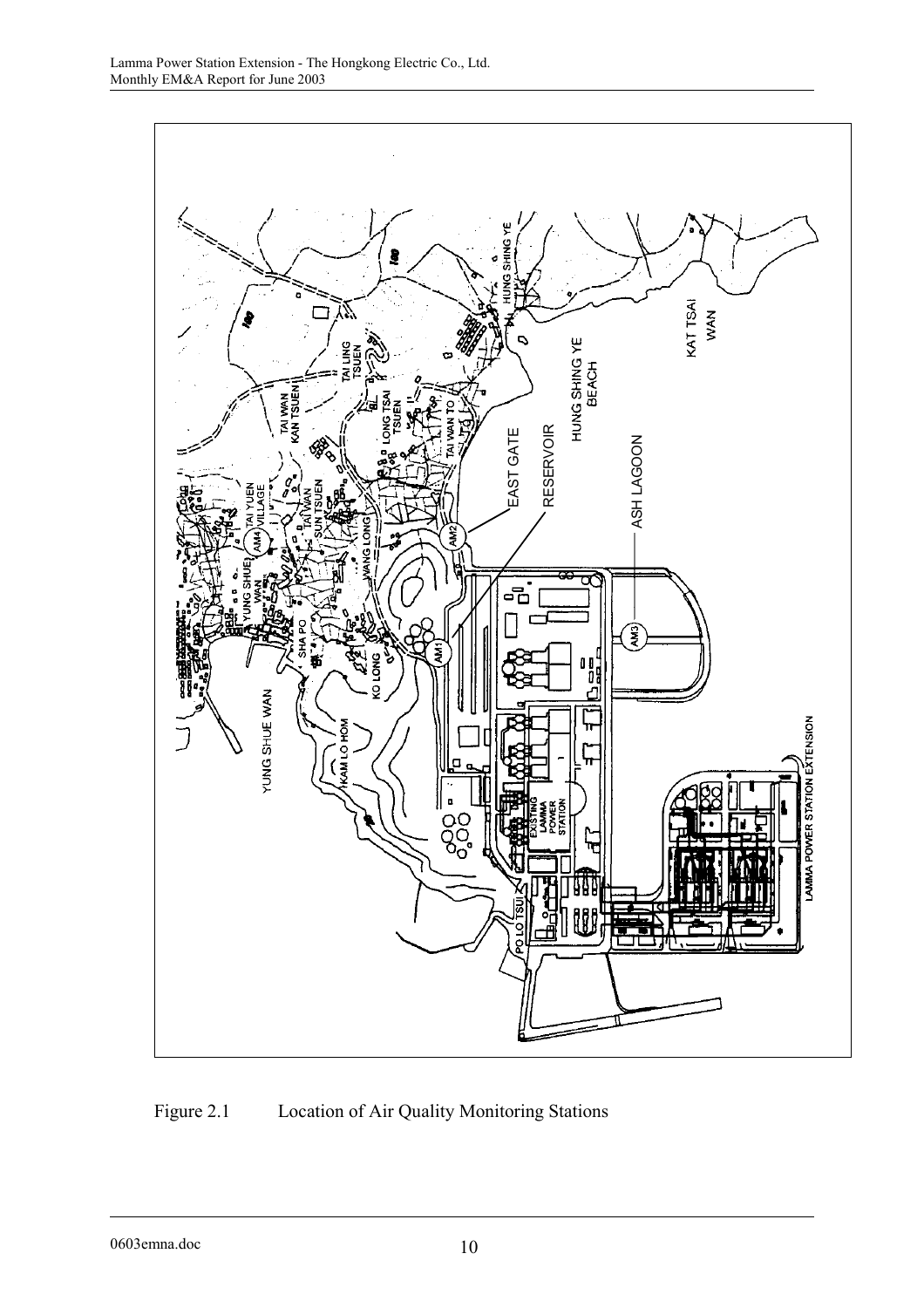# **3. NOISE**

### **3.1 Monitoring Requirements**

Continuous noise alarm monitoring at Ash Lagoon/Ching Lam were carried out to calculate the noise contributed by the construction activities at the two critical NSR's, viz. Long Tsai Tsuen/Hung Shing Ye and the school within the village of Tai Wan San Tsuen. The impact monitoring data for construction noise were checked against the limit levels specified in the EM&A Manual. With the availability of the construction noise permits, impact monitoring for the construction work during the restricted hours was also carried out. Section 4 presents the details of the construction noise permits. The impact noise monitoring data were checked against the limit levels specified in the EM&A Manual. Appendix B shows the established Action/Limit Levels for noise.

The hoarding works for the construction of transmission system were completed on 11 May 2002. The civil works would tentatively commence in early 2004. As there was no construction work in June 2003, manual noise measurements at Pak Kok Tsui residences was suspended in this reporting month.

### **3.2 Monitoring Locations**

In accordance with the EM&A manual, the identified noise monitoring locations are listed in Table 3.1 and shown in Figure 3.1.

| Table 3.1<br>Noise Monitoring Locations |  |
|-----------------------------------------|--|
|-----------------------------------------|--|

| <b>Purpose of noise monitoring</b> | <b>Monitoring Location</b> |  |  |
|------------------------------------|----------------------------|--|--|
| Lamma Extension                    | Ash Lagoon                 |  |  |
| Lamma Extension                    | Ching Lam                  |  |  |

### **3.3 Monitoring Equipment**

The sound level meters used for noise monitoring complied with International Electrotechnical Commission Publications 651:1979 (Type 1) and 804:1985 (Type 1). The noise monitoring equipment used is shown in Table 3.2.

### Table 3.2 Noise Monitoring Equipment

| Equipment              | <b>Model</b>         |
|------------------------|----------------------|
| Sound level meter      | Rion NA-27/B&K 2238F |
| Sound level calibrator | Rion NC-74           |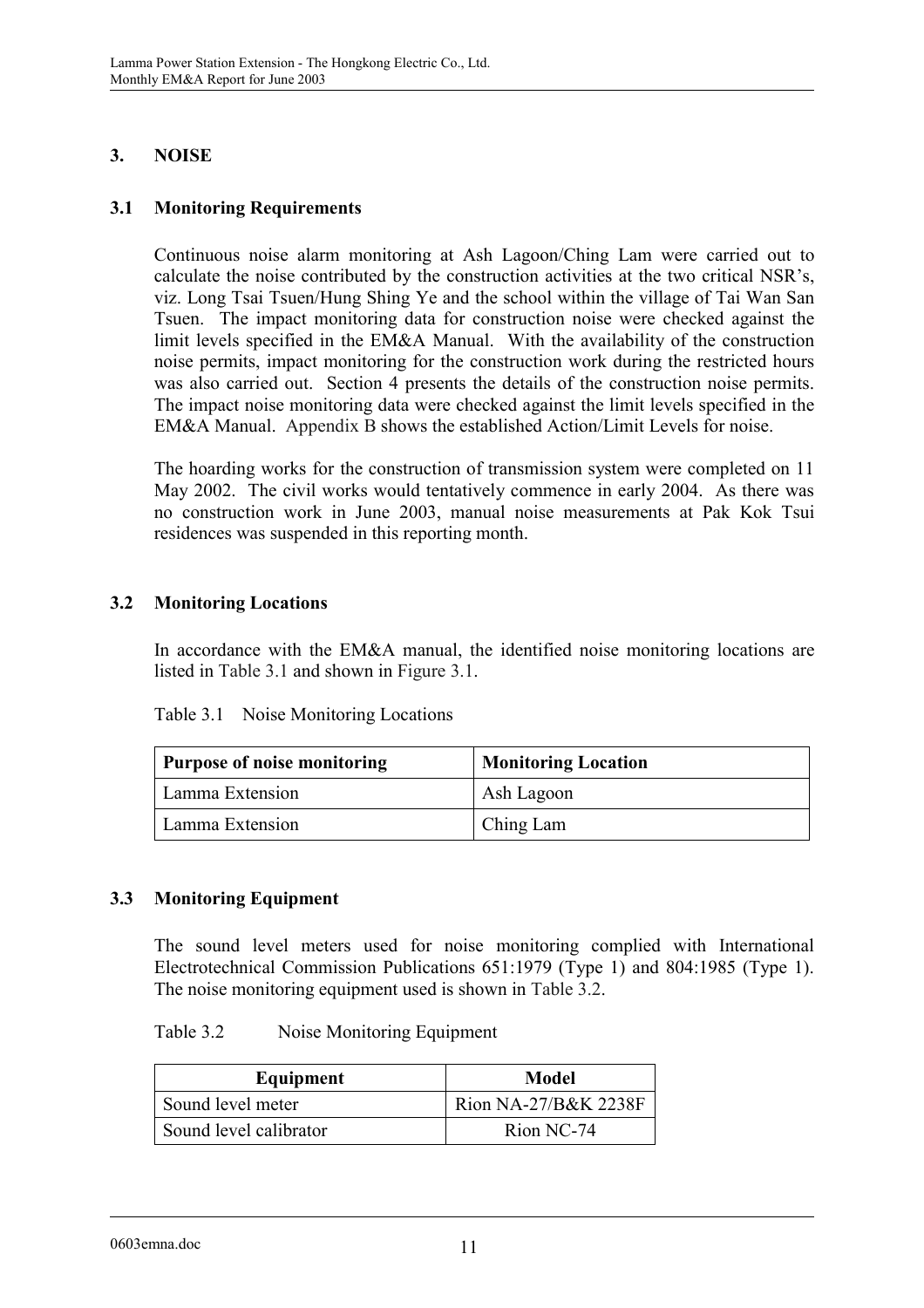### **3.4 Monitoring Parameters, Frequency and Duration**

Continuous alarm monitoring of A-weighted Leq levels was carried out at Ash Lagoon and Ching Lam. The measurement duration and parameter of noise monitoring were presented in Table 3.3 as follows:

| Location                | <b>Time Period</b>                                                                                    |                                          | Parameter        |
|-------------------------|-------------------------------------------------------------------------------------------------------|------------------------------------------|------------------|
|                         | Daytime:<br>0700-1900 hrs on normal<br>weekdays                                                       | Daytime:<br>30 minutes                   | 30-min $L_{Aea}$ |
| Ash Lagoon<br>Ching Lam | Evening-time $\&$ holidays:<br>$0700-2300$ hrs on holidays;<br>and 1900-2300 hrs on all<br>other days | Evening-time<br>& holidays:<br>5 minutes | 5-min $L_{Aeq}$  |
|                         | Night-time:<br>2300-0700 hrs of next day                                                              | Night-time:<br>5 minutes                 | 5-min $L_{Aea}$  |

Table 3.3 Noise Monitoring Duration and Parameter

### **3.5 Monitoring Procedures and Calibration Details**

### *Monitoring Procedures*

### *Continuous Noise Monitoring for Lamma Extension Construction*

The measured noise levels (MNL's) were collected at the noise alarm monitoring stations at Ash Lagoon and Ching Lam. The notional background noise levels (viz. baseline noise data at Ash Lagoon and Ching Lam) were applied to correct the corresponding MNL's in 30-min/5-min  $L_{Aea}$ .

A wind speed sensor was installed at Station Building Rooftop. The wind speed signal was used to determine whether the data from Ash Lagoon and Ching Lam noise alarm monitoring stations were affected. The instantaneous data was discarded in case the instantaneous wind speed exceeded 10 m/s. The 30-min/5-min  $L_{A_{eq}}$  was considered valid only if the amount of valid data was equal to or above 70%.

When calibrating the noise measuring equipment, all observations around the monitoring stations, which might have affected the monitoring results, were recorded.

### *Equipment Calibration*

The sound level meters and calibrators have been verified by the manufacturer or accredited laboratory. Equipment for continuous noise monitoring was calibrated at site on a monthly basis. Calibration details are shown in Appendix F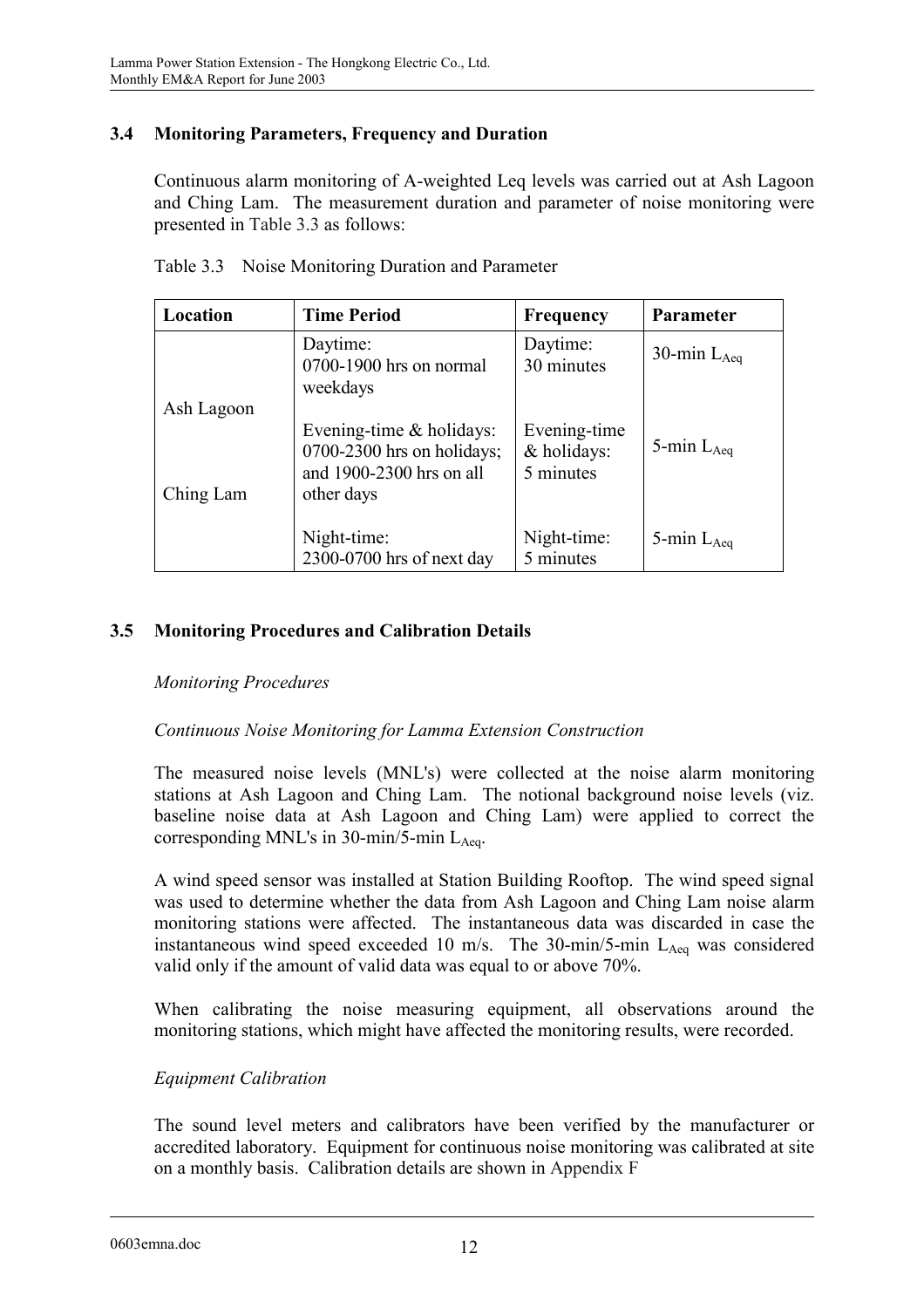### **3.6 Results and Observations**

Continuous noise monitoring was conducted at the two monitoring stations at Ash Lagoon and Ching Lam. All monitoring results and their graphical presentations are provided in Appendix E

No exceedance of noise Action/Limit Level was recorded in the month.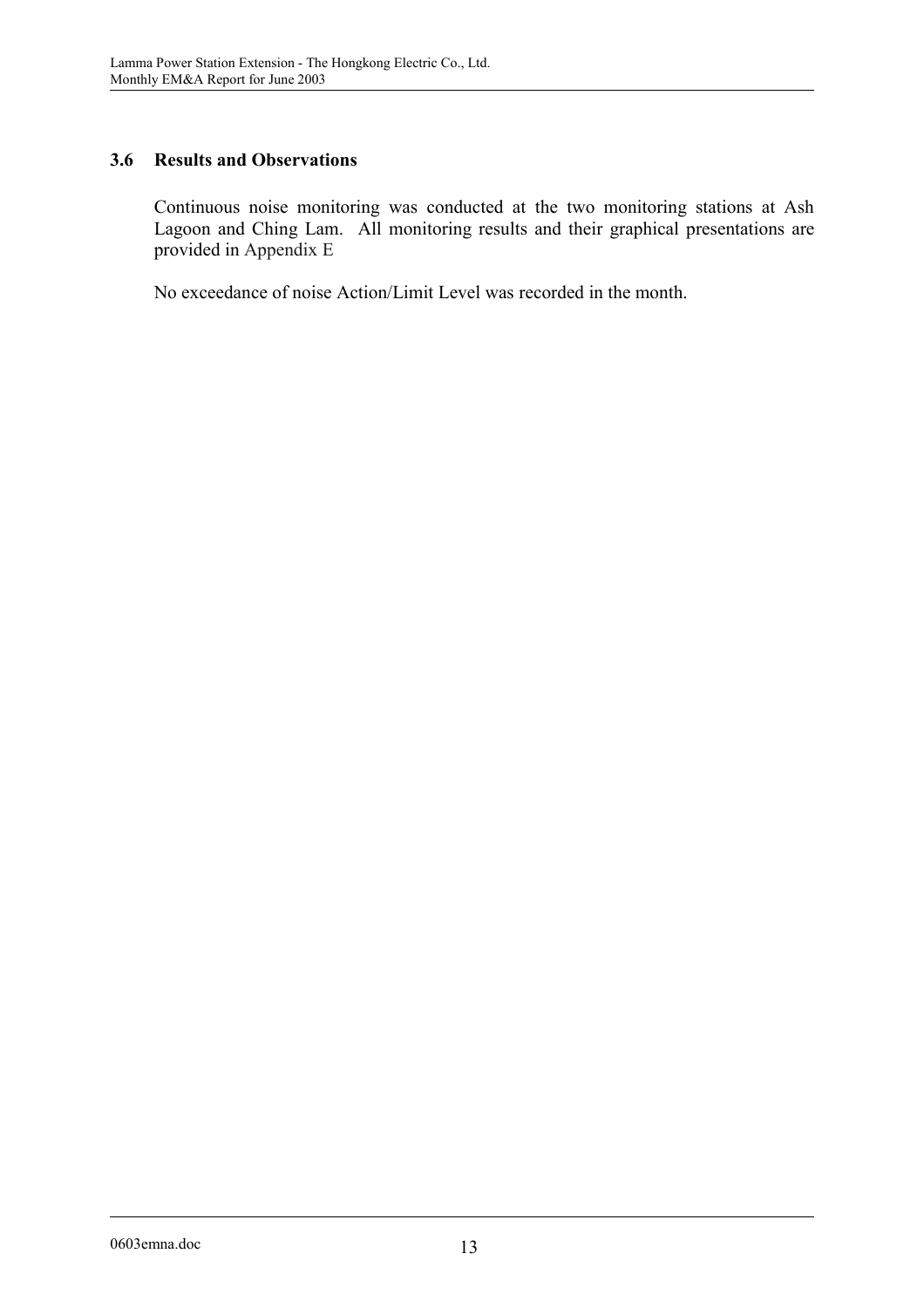

Figure 3.1 Location of Noise Monitoring Stations

0603emna.doc 14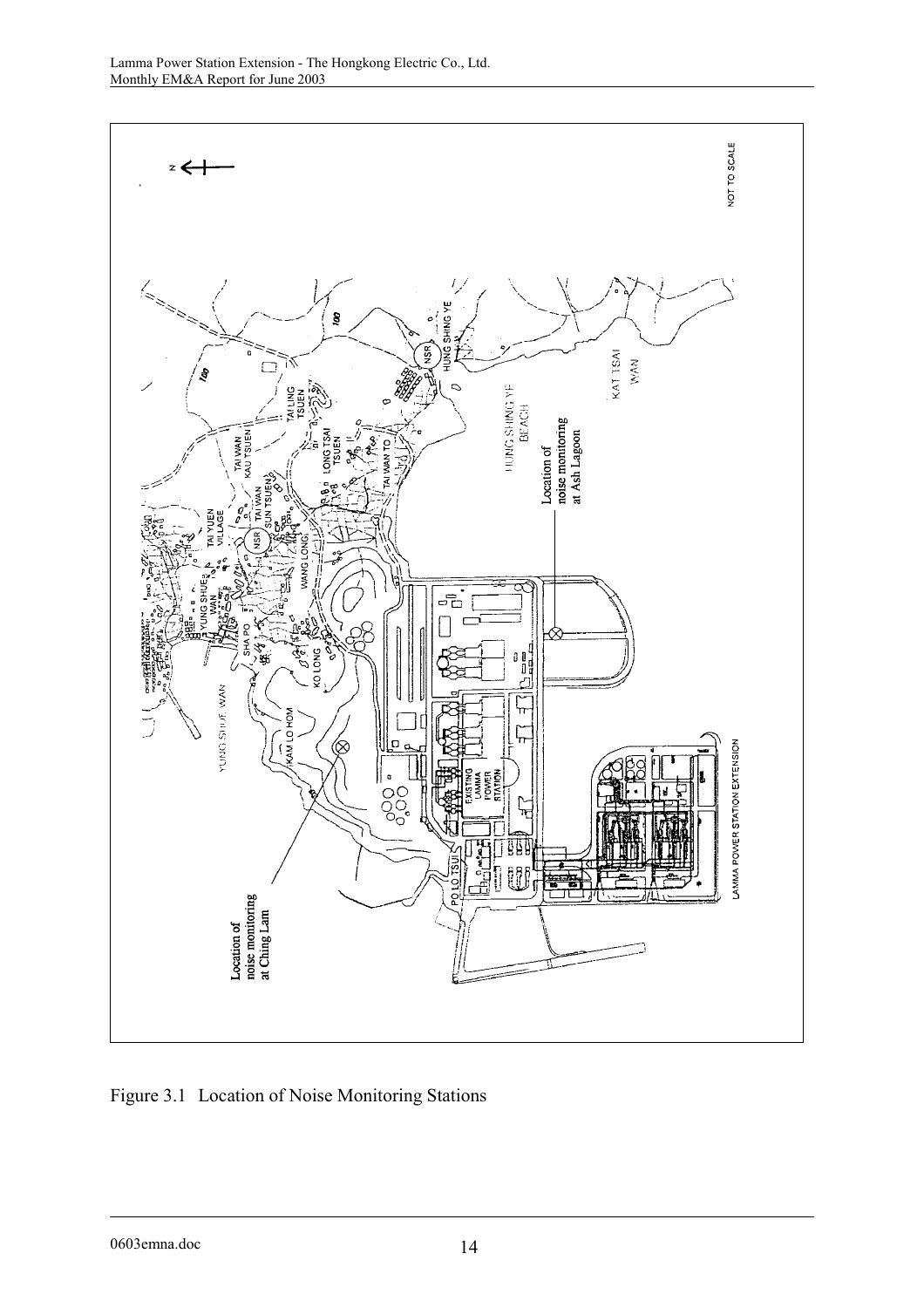# **4. ENVIRONMENTAL AUDIT**

### **4.1 Review of Environmental Monitoring Procedures**

The environmental monitoring procedures were regularly reviewed by the Environmental Team. No modification to the existing monitoring procedures was recommended.

### **4.2 Assessment of Environmental Monitoring Results**

*Monitoring results for Air Quality and Noise* 

The environmental monitoring results for Air Quality and Noise in the reporting month presented in sections 2, 3 and 4 respectively are summarized in Table 4.1.

| <b>Item</b>    | Parameter<br><b>Monitored</b>                                                                   | <b>Monitoring</b><br><b>Period</b> | No. of<br><b>Exceedances In</b> |                | <b>Event/Action Plan</b><br><b>Implementation Status</b>                                                                                                                                                                 |
|----------------|-------------------------------------------------------------------------------------------------|------------------------------------|---------------------------------|----------------|--------------------------------------------------------------------------------------------------------------------------------------------------------------------------------------------------------------------------|
|                |                                                                                                 |                                    | <b>Action</b><br><b>Level</b>   | Limit<br>Level | and Results                                                                                                                                                                                                              |
| Air            |                                                                                                 |                                    |                                 |                |                                                                                                                                                                                                                          |
| 1              | <b>Ambient TSP</b><br>$(24$ -hour)                                                              | $01/06/03$ -<br>30/06/03           | $\theta$                        | $\mathbf{0}$   |                                                                                                                                                                                                                          |
| $\overline{2}$ | <b>Ambient TSP</b><br>$(1-hour)$                                                                | $01/06/03$ -<br>30/06/03           | $\theta$                        | $\Omega$       |                                                                                                                                                                                                                          |
| Noise          |                                                                                                 |                                    |                                 |                |                                                                                                                                                                                                                          |
| 1              | Noise level at the<br>critical NSR's<br>predicted by the<br>noise alarm<br>monitoring<br>system | $01/06/03$ -<br>30/06/03           | $\Omega$                        | $\Omega$       |                                                                                                                                                                                                                          |
| $\overline{2}$ | Manual noise<br>monitoring at the<br>Pak Kok Tsui<br>residences                                 | $01/06/03$ -<br>30/06/03           | N/A                             | N/A            | Hoarding works at Pak Kok Tsui<br>were completed on 11/5/2002.<br>Civil works would tentatively<br>commence in early 2004.<br>Manual noise monitoring was<br>suspended during the period<br>from 12/5/2002 to 30/6/2003. |

Table 4.1 Summary of AL Level Exceedances on Monitoring Parameters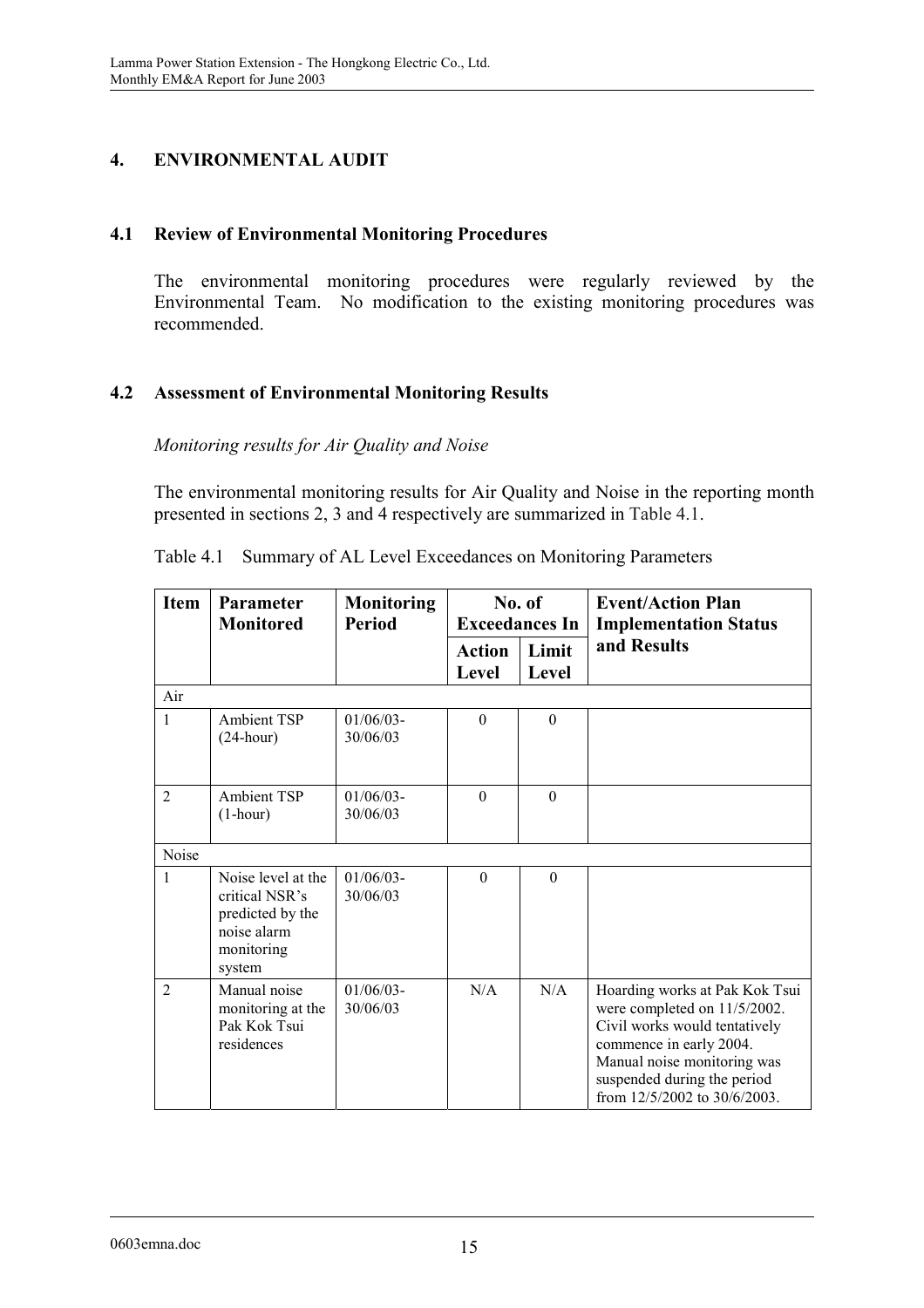### *Waste Management Records*

The estimated amounts of different types of waste generated in June 2003 are shown in Table 4.2.

Table 4.2 Estimated Amounts of Waste Generated in June 2003

| <b>Waste Type</b> | <b>Examples</b>           | <b>Estimated Amount</b> |
|-------------------|---------------------------|-------------------------|
| General Refuse    | Domestic wastes collected | 6 Ton                   |
|                   | on site                   |                         |

### **4.3 Site Environmental Audit**

Site audits were carried out by ET on a weekly basis to monitor environmental issues at the construction sites to ensure that all mitigation measures were implemented timely and properly. The site conditions were generally satisfactory. All required mitigation measures were implemented. The weekly site inspection results are attached in Appendix H.

As the commencement of construction works of Transmission System had been deferred to early 2004, the weekly inspection for the site was suspended in the reporting month.

Unit L9 foundation work was completed in end May 2003. Hence, the weekly site inspection for Unit L9 piling foundation work has been stopped in June 2003.

### **4.4 Status of Environmental Licensing and Permitting**

All permits/licenses obtained for the project are summarised in Table 4.3.

|  |  | Table 4.3 Summary of Environmental Licensing and Permit Status |  |
|--|--|----------------------------------------------------------------|--|
|--|--|----------------------------------------------------------------|--|

| <b>Description</b> | Permit No.    | <b>Valid Period</b> |                | <b>Highlights</b>   | <b>Status</b> |
|--------------------|---------------|---------------------|----------------|---------------------|---------------|
|                    |               | <b>From</b>         | T <sub>0</sub> |                     |               |
| Varied             | EP-071/2000/B | 13/07/01            |                | The whole           | Valid         |
| Environmental      |               |                     |                | construction work   |               |
| Permit             |               |                     |                | site.               |               |
| Construction       | GW-UW0409-02  | 15/01/03            | 14/07/03       | Operation of PME's  | Valid         |
| Noise Permit       |               |                     |                | allowed during the  |               |
|                    |               |                     |                | restricted hours    |               |
|                    |               |                     |                | $(07:00-23:00)$ on  |               |
|                    |               |                     |                | holidays and 19:00- |               |
|                    |               |                     |                | 23:00 on all other  |               |
|                    |               |                     |                | days)               |               |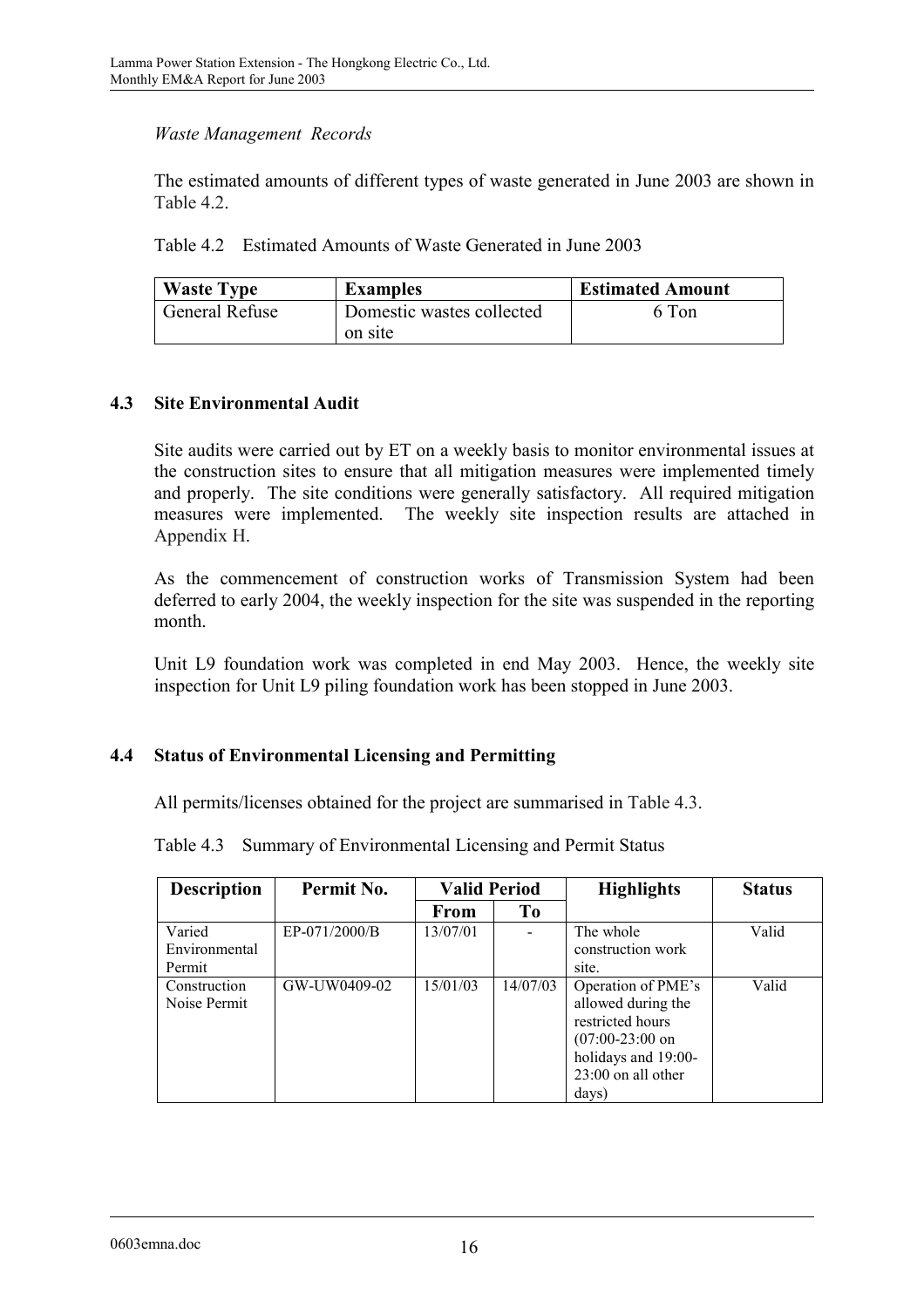| <b>Description</b>           | Permit No.   | <b>Valid Period</b> |          |                                                                                                                                                                             |       | <b>Highlights</b> | <b>Status</b> |
|------------------------------|--------------|---------------------|----------|-----------------------------------------------------------------------------------------------------------------------------------------------------------------------------|-------|-------------------|---------------|
|                              |              | From                | To       |                                                                                                                                                                             |       |                   |               |
| Construction<br>Noise Permit | GW-UW0067-03 | 10/03/03            | 09/09/03 | 8 groups $(1-8)$ of<br>PME's are assigned.<br>Only one group can<br>be used. Group 7<br>and Group 8 are not<br>used between<br>$11:00 \text{pm}$ and<br>7:00am on next day. | Valid |                   |               |

# **4.5 Implementation Status of Environmental Mitigation Measures**

Mitigation measures detailed in the permits and the EM&A Manual (Construction Phase) are required to be implemented. An updated summary of the Environmental Mitigation Implementation Schedule (EMIS) is presented in Appendix I.

### **4.6 Implementation Status of Event/Action Plans**

The Event/Action Plans extracted from the EM&A Manual (Construction Phase) are presented in Appendix G.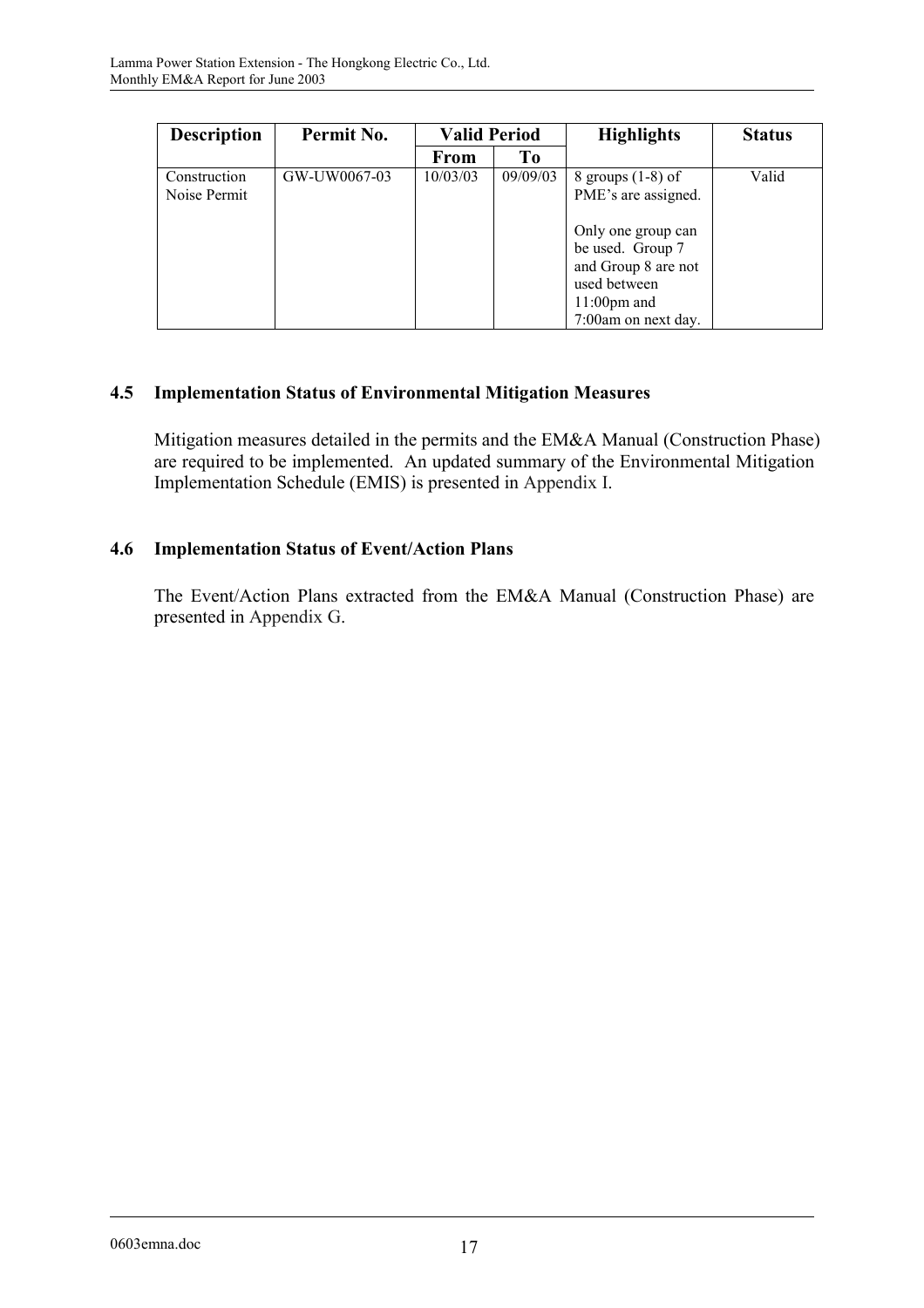# **4.7 Implementation Status of Environmental Complaint Handling Procedures**

In June 2003, no complaint against the construction activities was received.

# Table 4.4 Environmental Complaints / Enquiries Received in June 2003

| Case Reference /<br>Date, Time Received /<br>Date, Time Concerned | Descriptions /Actions Taken | Conclusion /<br><b>Status</b> |
|-------------------------------------------------------------------|-----------------------------|-------------------------------|
| Nil                                                               | N/A                         | N/A                           |

|  |  |  |  |  |  | Table 4.5 Outstanding Environmental Complaints / Enquiries Received Before |
|--|--|--|--|--|--|----------------------------------------------------------------------------|
|--|--|--|--|--|--|----------------------------------------------------------------------------|

| Case Reference /<br>Date, Time Received /<br>Date, Time Concerned | Descriptions / Actions Taken | Conclusion /<br><b>Status</b> |
|-------------------------------------------------------------------|------------------------------|-------------------------------|
| Nil                                                               | N/A                          | N/A                           |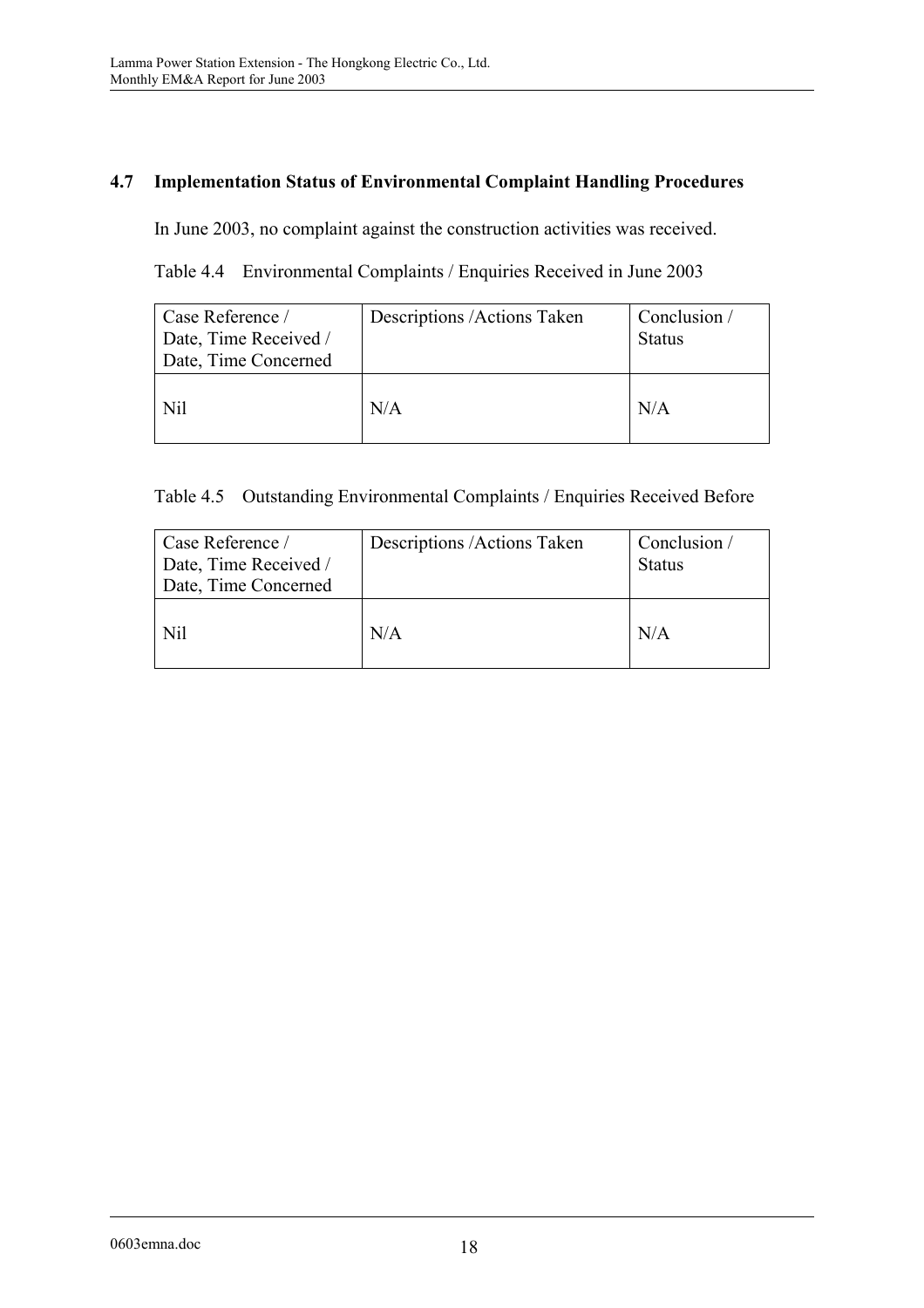# **5. FUTURE KEY ISSUES**

### **5.1 Status of Natural Gas supply**

Based on current project schedule, HEC anticipates there is no delay in the supply of natural gas.

### **5.2 Key Issues for the Coming Month**

Key issues to be considered in the coming month include:

### Site Formation

#### *Noise Impact*

- $\bullet$  To continue monitoring the noise level during construction and to ensure compliance with the CNP's already obtained.
- $\bullet$  To continue executing the preventive measures for avoiding noise exceedance and keep monitoring/ reviewing the noise performance.

#### *Air Impact*

- To monitor and review the sufficiency of the dust suppression measures provided and increase the resources accordingly if necessary.

### Transmission System

### *Terrestrial Ecology Impact*

- $\bullet$  To closely monitor the construction activities, if any, in order to avoid disturbance to the rare plants;
- $\bullet$  To provide temporary fire fighting equipment for prevention of fire within the work sites.

### **5.3 Monitoring Schedules for the Next 3 Months**

The hoarding works for the construction of transmission system at Pak Kok Tsui were completed on 11/5/2002. The civil works would tentatively commence in early 2004. As there was no construction work during the period from 12/5/2002 to end June 2003, the manual noise monitoring at Pak Kok Tsui was suspended in June 2003.

With the completion of post-project monitoring, no further marine water quality monitoring for the reclamation works is required.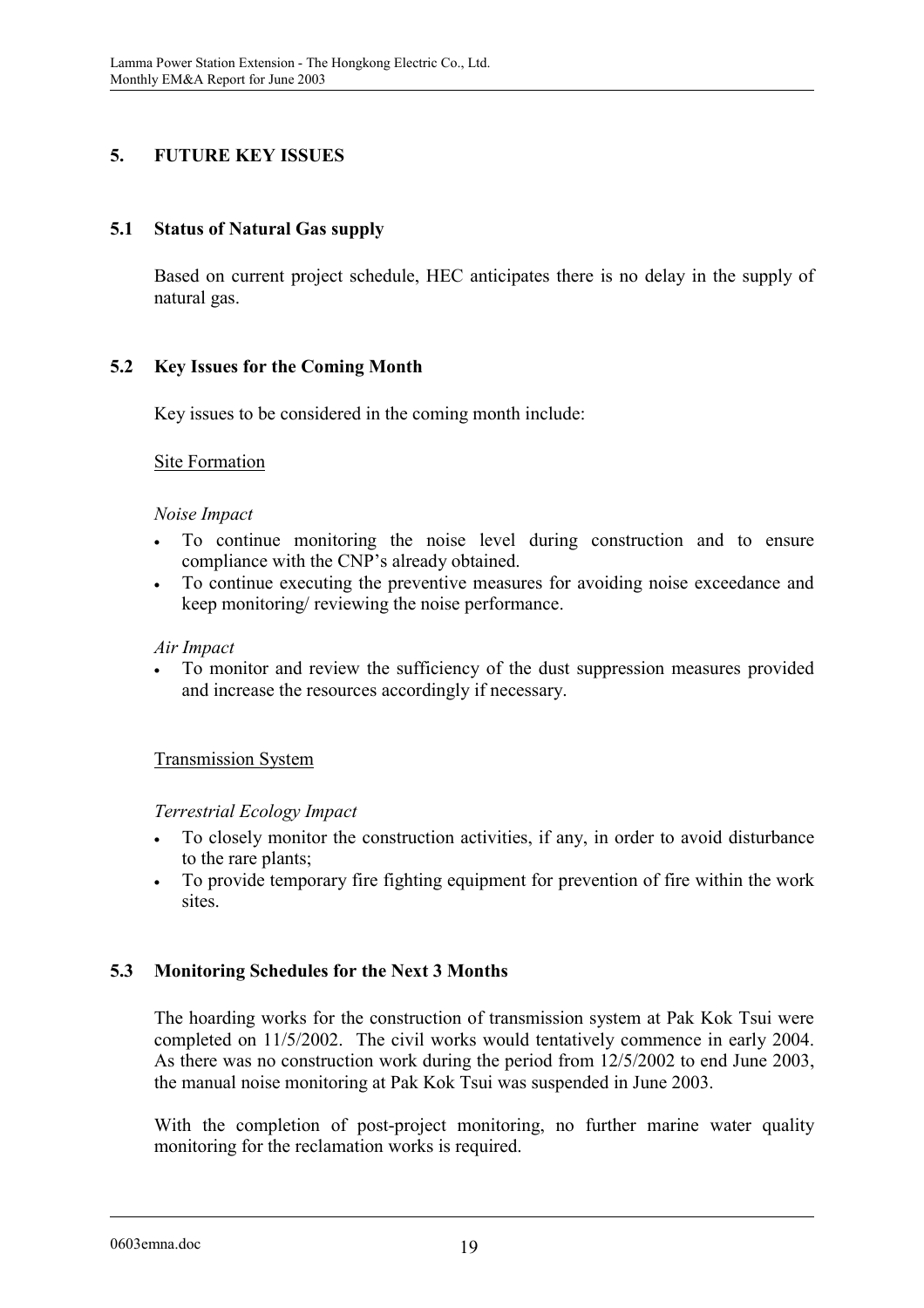The initial post-construction marine ecological survey is scheduled to be carried out in July 2003 tentatively. The initial survey will be conducted in order to assess the immediate impacts of the construction works on the corals and other organisms of interest identified in the EIA and re-examined in the Baseline survey.

The tentative environmental monitoring schedules for the next 3 months are shown in Appendix C.

### **5.4 Construction Program for the Next 3 Months**

The tentative construction program for the next 3 months is shown in Appendix J.